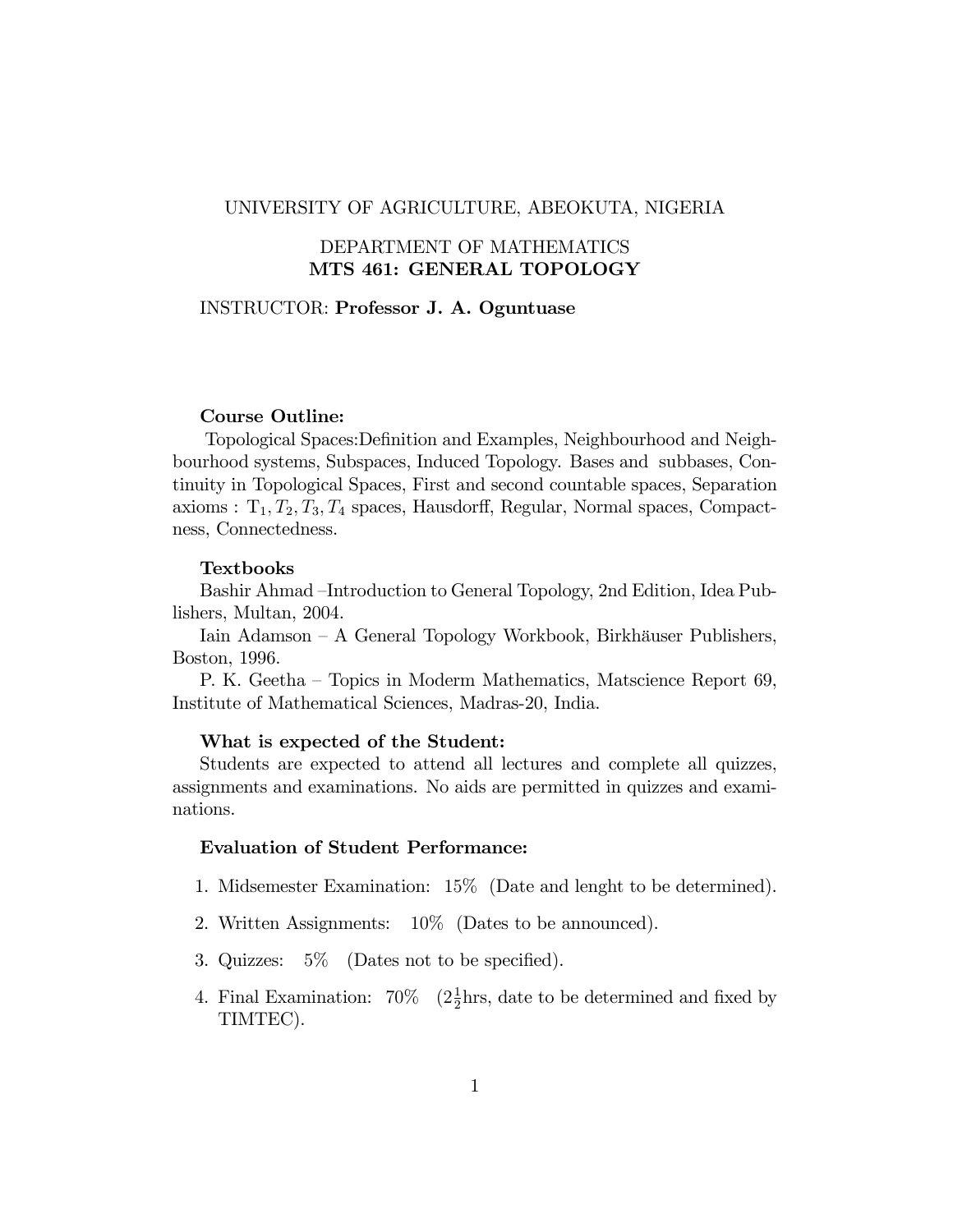## 1 Topological Spaces: Definition and Examples

**Definition 1.1** Let X be a non-empty set. A family (class)  $\mathcal{T}$  of subsets is called a topology on  $X$  if i and only if it satisfies the following axioms:

- (i) X,  $\emptyset$  belong to T, where  $\emptyset$  is the empty set
- (ii) the arbitrary union of sets in  $\mathcal T$  belongs to  $\mathcal T$  (arbitrary union)
- (iii) the intersection of any two sets in  $\mathcal T$  ( hence finite sets) belongs to  $\mathcal T$ (Önite intersection).

The sets belonging to T are called T -open sets and the pair  $(X, \mathcal{T})$  is called a topological space. When the underlying topology is understood, we simply speak of 'open sets' relative to that topology and usually denote the corresponding topological space by  $X$ .

**Example 1.2** Let  $X$  be a non-empty set.

- (i) If  $\mathcal{T} = \{X, \emptyset\}$ , then  $\mathcal T$  is called the trivial or indiscrete topology and the corresponding topological space is called the indiscrete space.
- (ii) If  $\mathcal T$  is the class of all subsets of X; then  $\mathcal T$  is called the discrete topology and  $X$ , together with  $T$ , is called the discrete space.
- (iii) Let  $X = \mathbb{R}$  and  $\mathcal T$ , the class of unions of open intervals on  $\mathbb{R}$ . Then  $\mathcal T$  is a topology on  $\mathbb R$ , called the usual topology on  $\mathbb R$ . Similarly, the two-dimensional space  $\mathbb{R}^2$ , together with the topology constituted by all the open discs is another topological space.
- (iv) Consider  $X = \{a, b, c, d, e\}$ . Define
- $\mathcal{T}_1 = \{X, \emptyset, \{a\}, \{b\}, \{a, b, c\}\}\$
- $\mathcal{T}_2 = \{X, \emptyset, \{a\}, \{a, c, d\}, \{b, c, d, e\}\}\$
- $\mathcal{T}_3 = \{X, \emptyset, \{a\}, \{a, b\}, \{a, c, d\}, \{a, b, c, d\}\}\$
- $\mathcal{T}_1$  is not a topology, since  $\{a\} \cup \{b\} = \{a, b \notin \mathcal{T}_1\}$ , while  $\mathcal{T}_2$  fails to be a topology as  $\{a, c, d\} \cap \{b, c, d, e\} = \{c, d\} \notin \mathcal{T}$  2. However,  $\mathcal{T}$  3 is a topology (verify).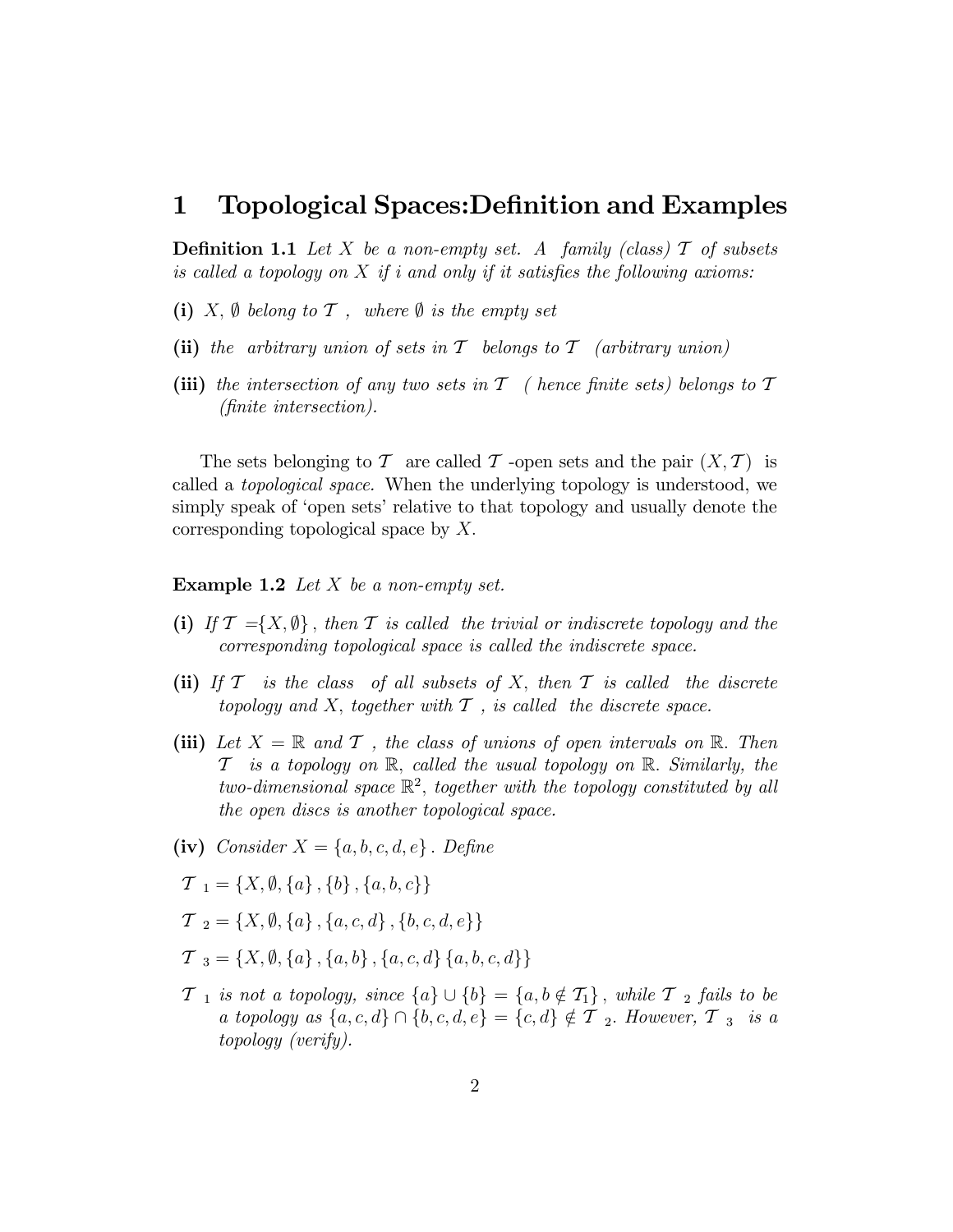**Example 1.3** Let X be a non-empty set.

- (i) If T consists of  $\emptyset$  and all those subsets of X whose complements are finite, then  $\mathcal T$  is a topology and it is known as a co-finite topology on  $X$  (verify).
- (ii) If T consists of  $\emptyset$  and all those subsets of X whose complements are countable, then  $\mathcal T$  is a topology on X called the co-countable topology (verify).

**Example 1.4** Let  $X = \mathbb{R}$  and define T to be the class of unions of openclosed intervals  $(a, b]$ . Then  $\mathcal T$  forms a topology on  $\mathbb R$ , called the upper limit topology on  $\mathbb R$ . Similarly, a class of unions of closed-open intervals  $[a, b)$  forms a topology, called the lower limit topology on  $\mathbb{R}$ .

**Example 1.5** Let  $(X, d)$  be a metric space and let the topology be the class of opoen sets of this metric space. Then such a topology is called a metric topology generated by the metric d and is denoted by  $\mathcal{T}_d$ .

If  $X$  is a space with the metric topology, then  $X$  is called metrizable space. Hence every metric space determines a metrizable space. However, it is possible to find several metrics d on X such that  $T_d = T$  as shown in the following example.

**Example 1.6** Given a metrizable space  $(X, \mathcal{T})$ . Then it is always possible to find several metrics d on X such that  $T_d = T$ . For example, if we define  $d'(x,y) = 2d(x,y)$ . Then d'generates the same topology on X.

Finally, we close theis section by looking at the union and intersection of two topologies.

**Definition 1.7** Let  $T_1$  and  $T_2$  be two topologies defined on X. If each  $T$  $1$ -open subset of X is also  $\mathcal{T}$   $_2$ -open, i.e.  $\mathcal{T}$   $_1 \subset \mathcal{T}$   $_2$ , then  $\mathcal{T}$   $_1$  is said to be coarser (smaller, weaker) than  $T_2$  or  $T_2$  is said to be finer (larger, stronger) than  $\mathcal{T}_{1}$ .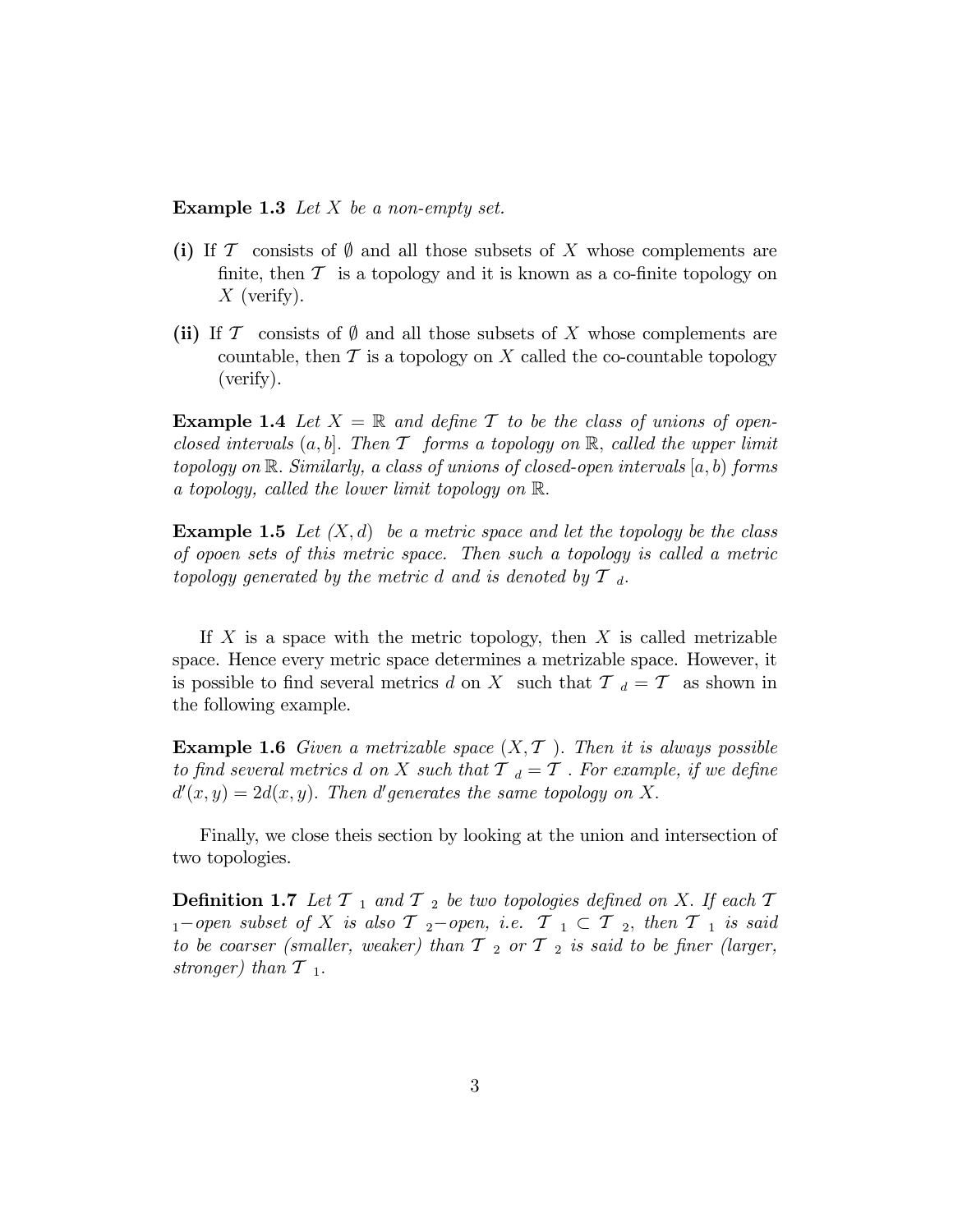**Remark 1.8** The intersection of two topologies is a topology, but thier union need not be a topology. To see this, for,  $X, \emptyset \in \mathcal{T}_1$  and  $\mathcal{T}_2$  and therefore belong to thier intersection. Suppose A, B are open sets in  $T_1 \cap T_2$ . Then, in particular,  $A, B \in \mathcal{T}_1$  and  $A, B \in \mathcal{T}_2$ . Furtheremore, since  $\mathcal{T}_1$  and  $\mathcal{T}_2$ are topologies, AUB and  $A \cap B$  belong to both  $T_{1}$  and  $T_{2}$  and therefore to their intersection, which proves that  $T_1 \cap T_2$  is a topology. This result can be generalized to any number of topologies and thus  $\cap_i \mathcal{T}_i$  is also a topology on X. On the other hand, if  $X = \{a, b, c, \}$ ,  $\mathcal{T}_1 = \{X, \emptyset, \{a\}\}\$ , and  $\mathcal{T}$  $Z_2 = \{X, \emptyset, \{b\}\}\,$ , then  $T_1 \cup T_2 = \{X, \emptyset, \{a\}\,$ ,  $\{b\}\}\,$  which is not a topology since  $\{a\} \cup \{b\} = \{a, b\} \notin \mathcal{T}_1 \cup \mathcal{T}_2$ .

## 2 Neighbourhood and Neighbourhood systems

There are several ways of describing topologies but most of them are not convenient. in this section we shall present two most popular ways to describe topologies.

**Definition 2.1** (Neighbourhood at a point) A subset  $A$  of a topological space X is called a neighbourhood (hereafter abbreviated nbd) of a point  $x \in X$  if there exists an open set G such that  $x \in G \subseteq A$ 

**Remark 2.2** Observe that A is a neighbourhood of a point  $x \in X$  if and only if  $x \in A$ .

If A is a neighbourhood of  $x \in X$ , the we may denote A by  $\mathcal{N}_x$ . Thus, it is very obvious that there may be several neighbourhoods of the point  $x \in X$ and so we have the following definition:

**Definition 2.3** The class of all neighbourhoods of a point  $x \in X$  is called the neighbourhood system of x and is denoted by  $\mathcal{N}(x)$ .

**Remark 2.4** Observe that each open set containing the point  $x \in X$  is a neighbourhood of x, usually called the open neighbourhood of x.

**Example 2.5** Let  $x \in \mathbb{R}$ . Then the interval  $|x - \delta, x + \delta|$  is a neighbourhood of x, since it contains the open interval  $(x - \delta, x + \delta)$  which contains x.

**Example 2.6** In an indiscrete space  $X$ ,  $X$  is the only neighbourhood of each of its points. Therefore, for each  $x \in X$ ,  $\mathcal{N}(x) = \{X\}$ .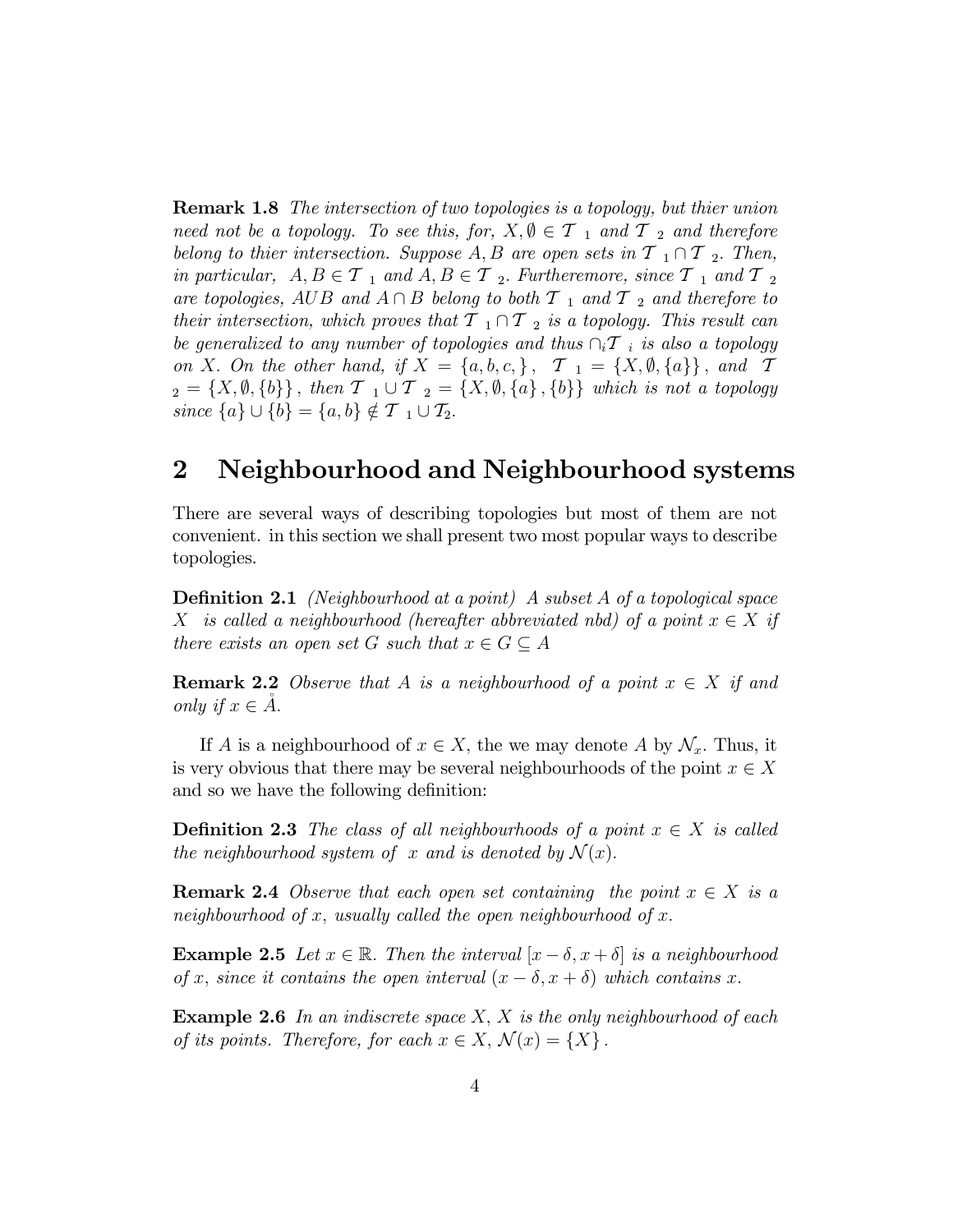**Example 2.7** Let  $X = \{a, b, c\}$  and  $\mathcal{T} = \{\emptyset, \{a\}, \{a, b\}, X\}$ . Then the neighbourhood systems of  $a, b, c$  are  $\mathcal{N}(a) = \{\{a\}, \{a, b\}, \{a, c\}, X\}.$ 

 $\mathcal{N}(b) = \{\{a, b\}, X\}.$  $\mathcal{N}(c) = \{X\}.$ 

The following result characterizes open sets in terms of neighbourhoods:

**Theorem 2.8** A subset A of a topological space X is open if and only if A is a neighbourhood of each of its points.

**Proof.** Necessity. Suppose A is open, then  $x \in A \subseteq A$  implies A is a nbd of each  $x \in A$ .

**Sufficiency.** Suppose A is a nbd of each  $x \in A$ . Then there exists an open set  $G_x$  such that  $x \in G_x \subseteq A$ . Then

$$
A = \bigcup \{x : x \in A\} \subseteq \bigcup_{x \in A} G_x \subseteq A \quad \text{or} \quad A = \bigcup_{x \in A} G_x
$$

shows that A is open and the proof is complete.  $\blacksquare$ 

The following properties characterize the neighbourhood systems and may also be used to define a topology on  $X$ .

Theorem 2.9 The following properties characterize the neighbourhood systems  $\mathcal{N}(x)$  of x in a space X.

- 1.  $\mathcal{N}(x) \neq \emptyset$ . If  $A \in \mathcal{N}(x)$ , then  $x \in A$ .
- 2. If  $A, B \in \mathcal{N}(x)$ , then  $A \cap B \in \mathcal{N}(x)$ .
- 3. If  $A \in \mathcal{N}(x)$ ,  $A \subseteq B$ , then  $B \in \mathcal{N}(x)$ .
- 4. If  $A \in \mathcal{N}(x)$ , then there exists  $B \in \mathcal{N}(x)$  such that  $A \in \mathcal{N}(y)$ , for each  $y \in B$ .

**Proof.** (1) is obvious.

To prove (2), let  $A, B \in \mathcal{N}(x)$ . Then there exist open sets  $G_1, G_2$  such that  $x \in G_1 \subseteq A$ ,  $x \in G_2 \subseteq B$ . Hence  $x \in G_1 \cap G_2 \subseteq A \cap B$ . Since  $G_1 \cap G_2$  is open, this proves that  $A \cap B \in \mathcal{N}(x)$ .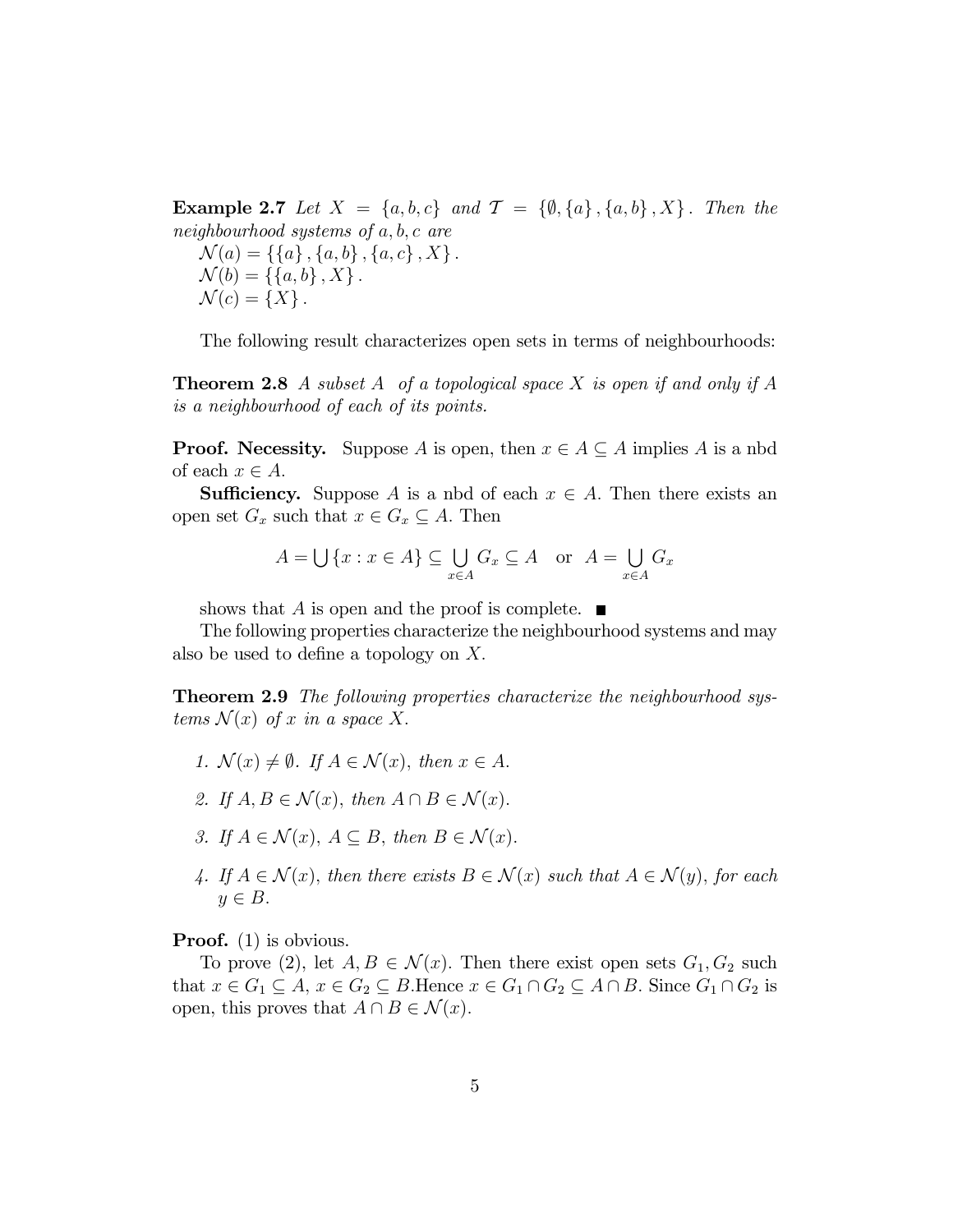To establish (3), let  $A \in \mathcal{N}(x)$ . Since  $A \in \mathcal{N}(x)$ , then  $x \in G \subseteq A$ , for some G open in X. Since  $A \subseteq B$ , then  $x \in G \subseteq A \subseteq B$  which implies  $x \in G \subseteq B$ . This implies that  $B \in \mathcal{N}(x)$ .

To proof (4), since  $A \in \mathcal{N}(x)$ , then  $x \in B \subseteq A$ , for B open in X.  $x \in B \subseteq B$  gives  $B \in \mathcal{N}(x)$ . If  $y \in B$ , then  $B \subseteq A$  implies  $A \in \mathcal{N}(y)$ , for each  $y \in B$ .

Conversely, define  $\mathcal{T} = \{A \subseteq X : A \in \mathcal{N}(x), \text{ for all } x \in A\} \cup \{\emptyset\},\$ it is easily seen that T is the desired topology on X for which  $\mathcal{N}(x)$  is the neighbourhood system at  $x \in X$ .

# 3 Subspaces induced Topology. Bases and subbases

### 3.1 Subspaces induced Topology

Let  $(X, \mathcal{T})$  be a topological space and  $A \subseteq X$ . It is possible to assign several topologies to A without reference to  $\mathcal T$ . However, in this section, we are interested in assigning a definite topology to  $A$  which  $A$  inherits from its parent space  $(X, \mathcal{T})$ . We shall discuss such a topology, called relative (or induced) topology and some interesting properties of the resulting space, called a subspace.

**Definition 3.1** (*Relative Topology*) Let A be a subset of a space  $(X, \mathcal{T}_X)$ . We assign a topology  $\mathcal{T}_A$  to A in the following natural ways:

$$
\mathcal{T}_A = \{A \cap G : G \in \mathcal{T}_X\}.
$$

 $\mathcal{T}_A$  is called the relative topology on A and  $(A, \mathcal{T}_A)$  is called a subspace of of a topological space  $X, \mathcal{T}_X$ ).

Claim 3.2 We claim that  $T_A$  is a topology on A. (verify this claim)

Example 3.3 Let  $X = \{a, b, c, d, e\}$  with  $\mathcal{T}_X = \{\emptyset, \{a\}, \{c, d\}, \{a, c, d\}, \{b, c, d, e\}, X\}$ . Let  $A = \{a, d, e\}$ . Then

$$
\mathcal{T}_A = \{\emptyset, \{a\}, \{d\}, \{a, d\}, \{d, e\}, A\}.
$$

**Remark 3.4** A set may be open in the relative topology and may not be open in the parent topology. To see this, consider the last example and note that  $\{d\}$  is open

in  $A$  but not open in  $X$ .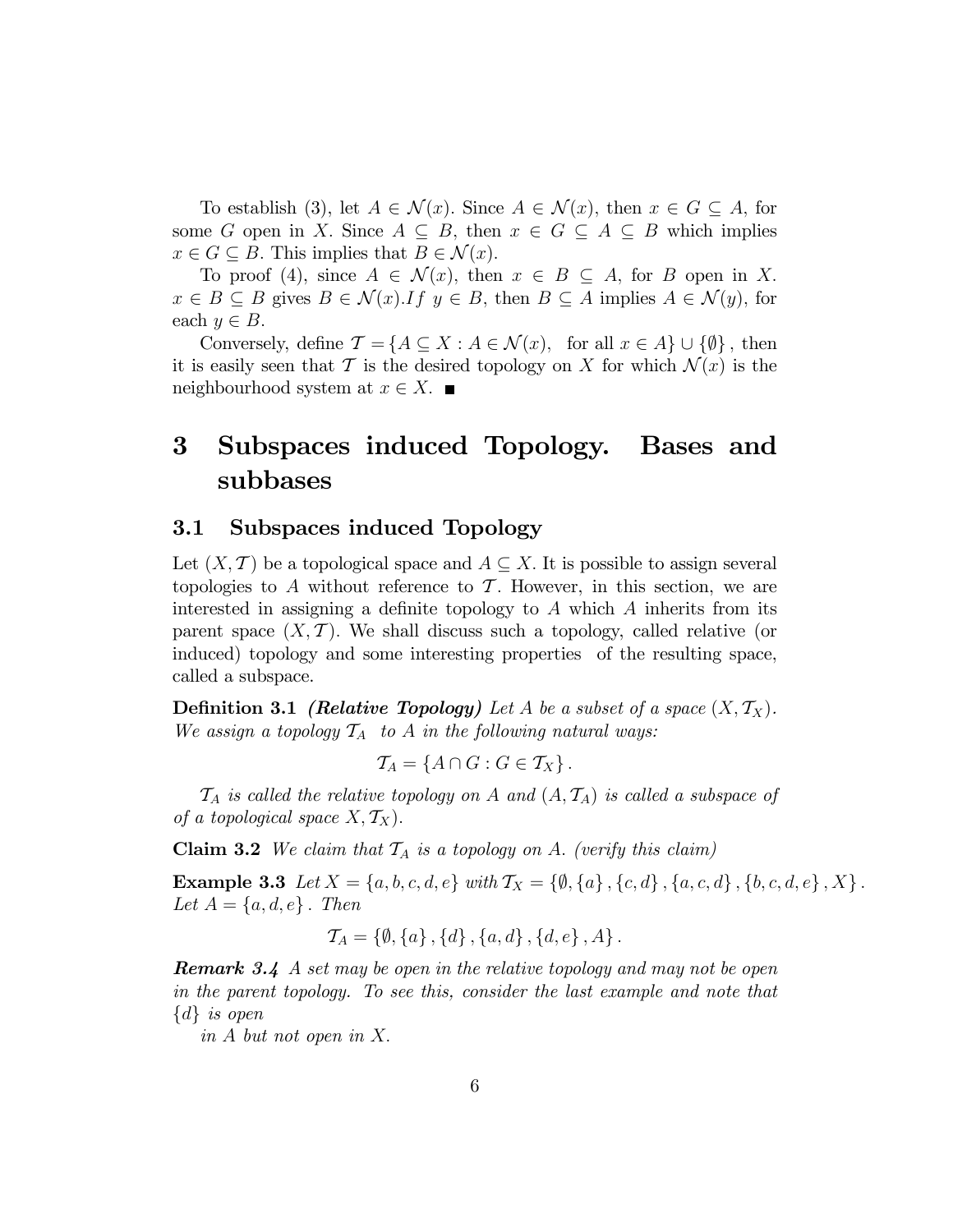## 4 Continuity in Topological Spaces

In this section, we define continuous map in a topological space and prove its several properties and characterization..

**Definition 4.1** Let  $(X, \tau)$  and  $(Y, \rho)$  be topological spaces an f is a map from X to Y. Then f is said to be continuous if  $f^{-1}(G)$  is open in  $(X, \tau)$ whenever G is open in  $(Y, \rho)$ .

We can give a modified form of this definition by considering neighbourhoods instead of open sets. Indeed, we have

**Definition 4.2** Let  $f : X \to Y$  be a map from a topological space X into a topological space Y. Then f is said to be continuous at a point  $x \in X$  if and only if for

each neighbourhood V of  $f(x)$  in Y, there exists a neighbourhood U of  $x \in X$  such that  $f(U) \sqsubset V$ .

**Remark 4.3** Observe that neighbourhood can be replaced by open neighbourhood in the above definition.

Next, we give some characterizations of continuous map in the following theorem:

**Theorem 4.4** Let  $f : X \to Y$  be a map from a topological space X into a topological space Y:Then the following conditions are equivalent:

- (i)  $f$  is continuous
- (ii) For each open set A in Y,  $f^{-1}(A)$  is open in X.
- (iii) For each closed set B in Y,  $f^{-1}(B)$  is closed in X.
- (iv) For each open set  $A \sqsubseteq X$ ,  $f^{-1}(\overline{A}) \sqsubseteq f(A)$
- (v) For each open set  $B \sqsubseteq Y$ ,  $f^{-1}(B^o) \sqsubseteq (f^{-1}(B))^o$
- (vi) For each open set  $C \sqsubseteq Y$ ,  $\overline{f^{-1}(C)} \sqsubseteq f^{-1}(\overline{C})$ .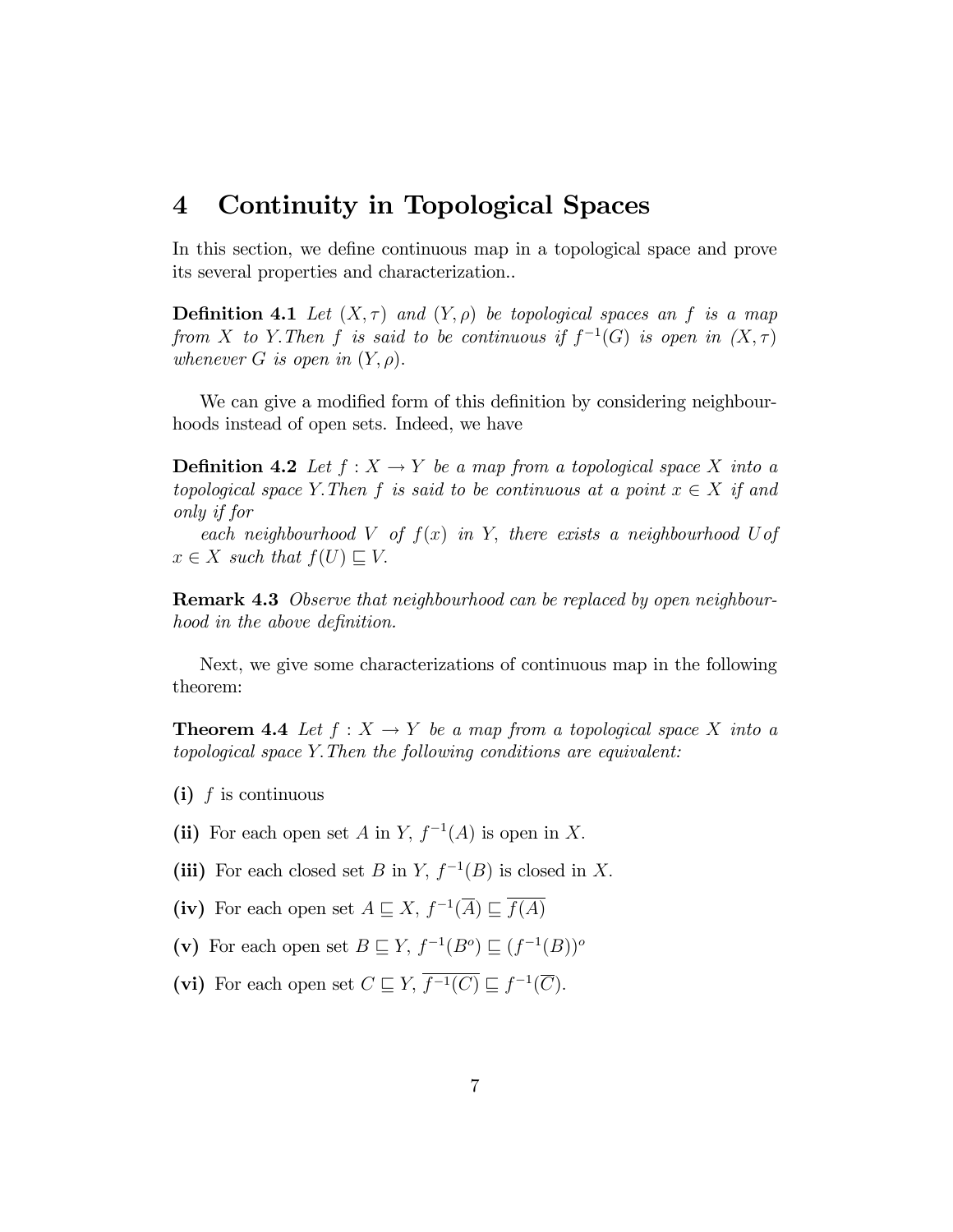**Proof.** (i)  $\implies$  (ii). If A is open in Y, then for each  $x \in f^{-1}(A)$ ,  $f(x) \in A$ . This implies that A is an open neighbourhood of  $f(x)$ .

By continuity of f, there exists an open neighbourhood B of  $x \in X$  such that  $f(B) \sqsubseteq A$  or  $B \sqsubseteq f^{-1}(A)$ . Thus  $x \in B \sqsubseteq f^{-1}(A)$ . This implies that

 $f^{-1}(A)$  is open in X.

 $(ii) \Longrightarrow (iii)$ . This follows from the fact that  $f^{-1}(Y-B) = X - f^{-1}(B)$ , for every  $B \sqsubset Y$ .

 $(iii) \implies (iv)$ . We know that  $f(A) \sqsubseteq \overline{f(A)}$  and so  $A \sqsubseteq f^{-1}f(A) \sqsubseteq$  $f^{-1}(\overline{f(A)})$  or  $A \sqsubseteq f^{-1}(\overline{f(A)})$ . By  $(iii)$ ,  $\sqsubseteq f^{-1}(\overline{f(A)})$  is closed in X containing A.Hence  $\overline{A} \sqsubseteq f^{-1}(\overline{f(A)})$ or  $f(\overline{A}) \sqsubset \overline{f(A)}$ .

 $(iv) \implies (v)$ . Given that  $f(\overline{A}) \sqsubseteq f(A)$ , then take  $\overline{A} = X - f^{-1}(B^o) =$  $f^{-1}(Y - B^o), B \sqsubseteq Y$ . Then  $f(A) \sqsubseteq Y - B^o, f(\overline{A}) \sqsubseteq \overline{f(A)}$  gives

$$
\overline{A} \sqsubseteq f^{-1}(\overline{f(A)}) \sqsubseteq f^{-1}(\overline{Y - B^o}) = f^{-1}(Y - B^o) = A
$$

gives  $A = f^{-1}(Y - B^o) = X - f^{-1}(B^o)$  is closed. This implies that  $f^{-1}(B^o)$ is open in X. Clearly,  $f^{-1}(B^o) \sqsubseteq f^{-1}(B)$  implying that  $f^{-1}(B^o) \sqsubseteq (\underbrace{f^{-1}(B)})^o$ .  $(v) \implies (vi)$ . Take  $B = Y - \overline{C} \subseteq Y - \overline{C}$ . Then  $B^o = Y - \overline{C}$ . Hence  $f^{-1}(B^o) \sqsubseteq (f^{-1}(B))^o$  gives  $f^{-1}(Y - \overline{C}) \sqsubseteq (f^{-1}(Y - \overline{C}))^o \sqsubseteq (f^{-1}(Y - C))^o$  $=\frac{(X-f^{-1}(C))^{\circ}}{\sqrt{(\sum_{i=1}^{N}G_i)^{\circ}}} \times \frac{1}{\sqrt{(\sum_{i=1}^{N}G_i)^{\circ}}} \text{ or } \frac{f^{-1}(Y-\overline{C})}{\sqrt{(\sum_{i=1}^{N}G_i)^{\circ}}} \subseteq X-\frac{f^{-1}(C)}{f^{-1}(C)} \text{ or } X-\frac{1}{\sqrt{(\sum_{i=1}^{N}G_i)^{\circ}}}$  $f^{-1}(\overline{C}) \sqsubseteq X - \overline{f^{-1}(C)}$  or  $\overline{f^{-1}(C)} \sqsubseteq f^{-1}(\overline{C})$ .

 $(vi) \implies (i)$ . Let  $x \in X$  and V an open neighbourhood of  $f(x)$  in Y. Put  $C = Y - V$ . Then C is closed implies that  $C = \overline{C}$  and  $f(x) \notin C$ . Then  $\overline{f^{-1}(C)} \sqsubseteq f^{-1}(\overline{C})$ 

gives  $\overline{f^{-1}(C)} \sqsubseteq f^{-1}(C) \Longrightarrow f^{-1}(C)$  is closed. Next, put  $U = X - f^{-1}(C)$ and therefore  $x \in U$ . Then U is an open neighbourhood of x and  $U = X$  $f^{-1}(C)$  gives

 $U = f^{-1}(Y - C) = f^{-1}(V)$  or  $f(U) = f f^{-1}(V) \sqsubseteq V$  or  $f^{-1}(U) \sqsubseteq V$ . This proves that f is continuous. Hence the proof is complete.  $\blacksquare$ 

As an application of  $(ii)$  in the above characterization we have:

**Theorem 4.5** If  $f : f : (X, \tau) \to (Y, \rho)$  and  $q : (Y, \rho) \to (Z, \sigma)$  are continuous, then  $gof : (X, \tau) \to (Z, \sigma)$  is continuous. **Proof.** Easy and left as an exercise.  $\blacksquare$ 

**Theorem 4.6** A map  $f : (X, \tau) \to (Y, \rho)$  is continuous if and only if the inverse image of every member of a base for the topology on  $Y$  is open in X.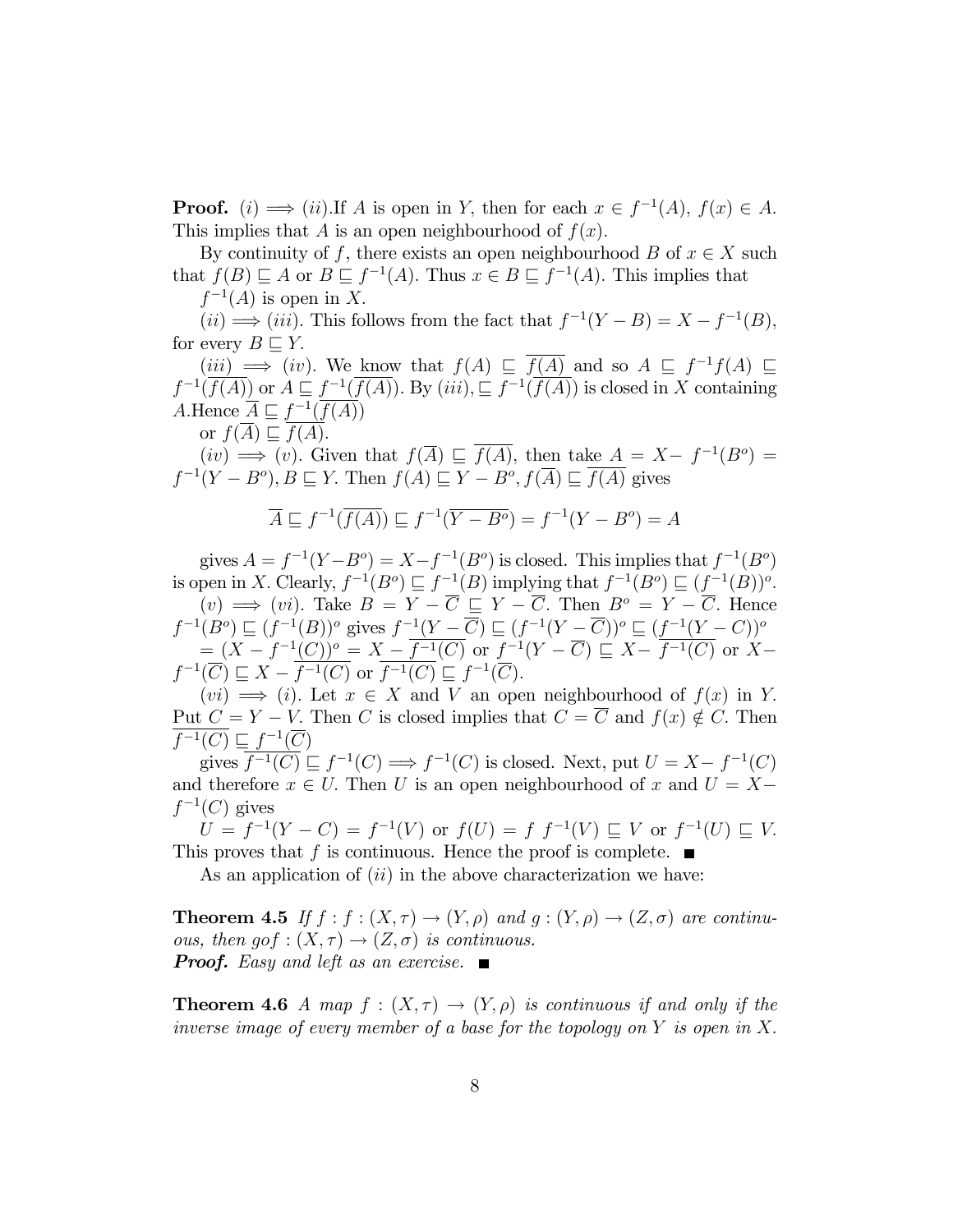**Theorem 4.7** A map  $f : (X, \tau) \to (Y, \rho)$  is continuous if and only if the inverse image of every member of a subbase  $S$  for the topology on  $Y$  is open in  $X$ .

**Proof.** Necessity. Suppose f is continuous. Then the inverse image of all open sets including the members of the subbase  $S$  are open in  $X$ .

Sufficiency. Suppose  $f^{-1}(A) \in \tau$ , for every  $A \in S$ . We shall show that f is continuous. Let  $U \in \rho$ . Then by definition of the subbase

$$
U = \bigcup_i (A_{i_1} \cap A_{i_2} \cap \dots \cap A_{i_{n_i}}), \text{ where } A_{i_k} \in S.
$$

Hence

$$
f^{-1}(U) = f^{-1} \cup_i (A_{i_1} \cap A_{i_2} \cap ... \cap A_{i_{n_i}})
$$
  
=  $\cup_i f^{-1}(A_{i_1} \cap A_{i_2} \cap ... \cap A_{i_{n_i}})$   
=  $\cup_i (f^{-1}(A_{i_1}) \cap f^{-1}(A_{i_2}) \cap ... \cap f^{-1}(A_{i_{n_i}})) \in \tau$ ,

since for each  $A_{i_k} \in S$ ,  $f^{-1}(A_{i_k}) \in \tau$ . Accordingly, f is continuous and the proof is complete.

**Definition 4.8** A mapping  $f : (X, \tau) \rightarrow (Y, \rho)$ , taking a topological space  $(X, \tau)$  into a topological space  $(Y, \rho)$  is called an open (respectively closed) mapping

if  $f(G)$  is open (respectively closed) in  $(Y, \rho)$  whenever G is open (respectively closed) in  $(X, \tau)$ .

**Example 4.9** Let  $f : \mathbb{R} \to \mathbb{R}$  in the usual topology be defined by  $f(x) = 1$ ,  $\forall x \in \mathbb{R}$ . Then, f is clearly a closed map (why)?. Observe that f is not open (why)?. Note that f

is continuous.

**Example 4.10** The identity map  $i : (X, \tau) \rightarrow (Y, \rho)$  is continuous (respectively open) if and only if  $\rho \subseteq \tau$  (respectively  $\tau \subseteq \rho$ ). If i is continuous (respectively open), then it

is not necessarily open (respectively continuous).

**Example 4.11** Let  $f : \mathbb{R} \to \mathbb{R}$  in the usual topology be defined by  $f(x) = x^2$ ,  $\forall x \in \mathbb{R}$ . Then, f is not open but continuous as well as closed. To see this,

consider  $A = (-1, 1)$ , then  $f(A) = [0, 1)$  this implies that f is not open but f is continuous and closed. (verify).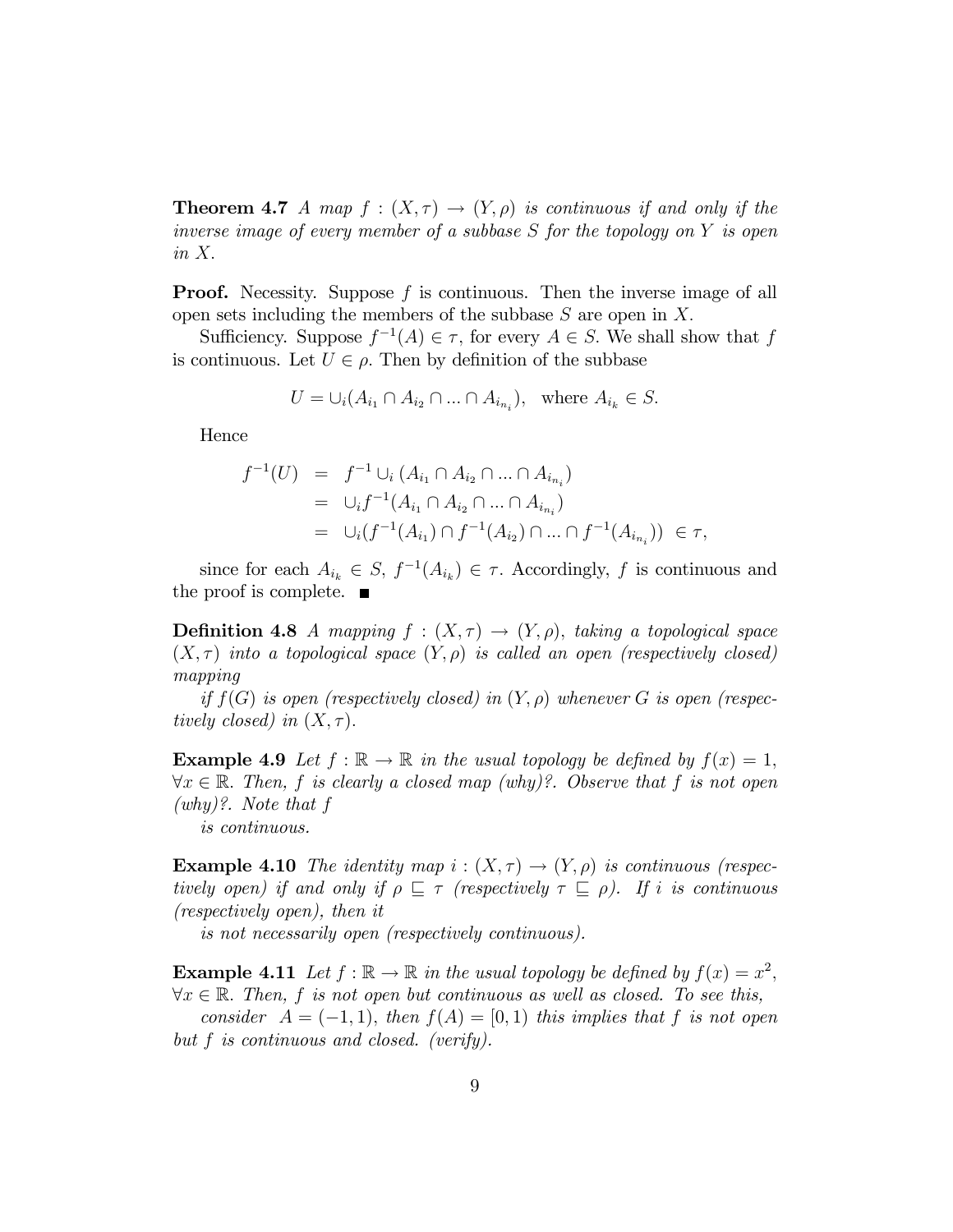**Remark 4.12** The above examples clearly show that continuous map, open map and closed map are independent notions.

**Definition 4.13** *(Homeomorphism)* A map  $f : (X, \tau) \rightarrow (Y, \rho)$ , taking a topological space  $(X, \tau)$  into a topological space  $(Y, \rho)$  is called a homeomorphism if and only if

the following two conditions are satisfied:

(i) f is bijective (that is, one-to-one and onto)

(ii) f and  $f^{-1}$  are continuous (that is f is bicontinuous).

Alternatively, a homeomorphism is a one-one, open, continuous mapping of one topological space  $(X, \tau)$  onto another topological space  $(Y, \rho)$ .

Two spaces are topologically equivalent (homeomorphic), written  $X \simeq Y$ if there exists a homeomorphism of one space onto the other.

Thus if  $(X, \tau)$  and  $(Y, \rho)$  homeomorphic, their points can be put into oneto-one correspondence in such a way that their open sets also correspond to each other.

**Example 4.14** (1). Let  $i:(X,\tau) \to (X,\tau)$  be the identity map. then i is a homeomorphism.

(2). Let  $f: X \to Y$  be a bijective map from the discrete space X into a discrete space Y. Then f is a homeomorphism.

(3). Let  $X = \{1,2\}, Y = \{a,b\}, T_X = \{\emptyset, \{1\}, X\}, T_Y = \{\emptyset, \{a\}, Y\}.$ Let  $f: X \to Y$  be defined by  $f(1) = a$ ,  $f(2) = b$ . Then f is a homeomorphism.

The following result gives the several characterizations of homeomorphism:

**Theorem 4.15** Let  $f : X \to Y$  be bijective. Then the following are equivalent:

### Definition 4.16

- (i) f and  $f^{-1}$  are continuous
- (ii) f is continuous and open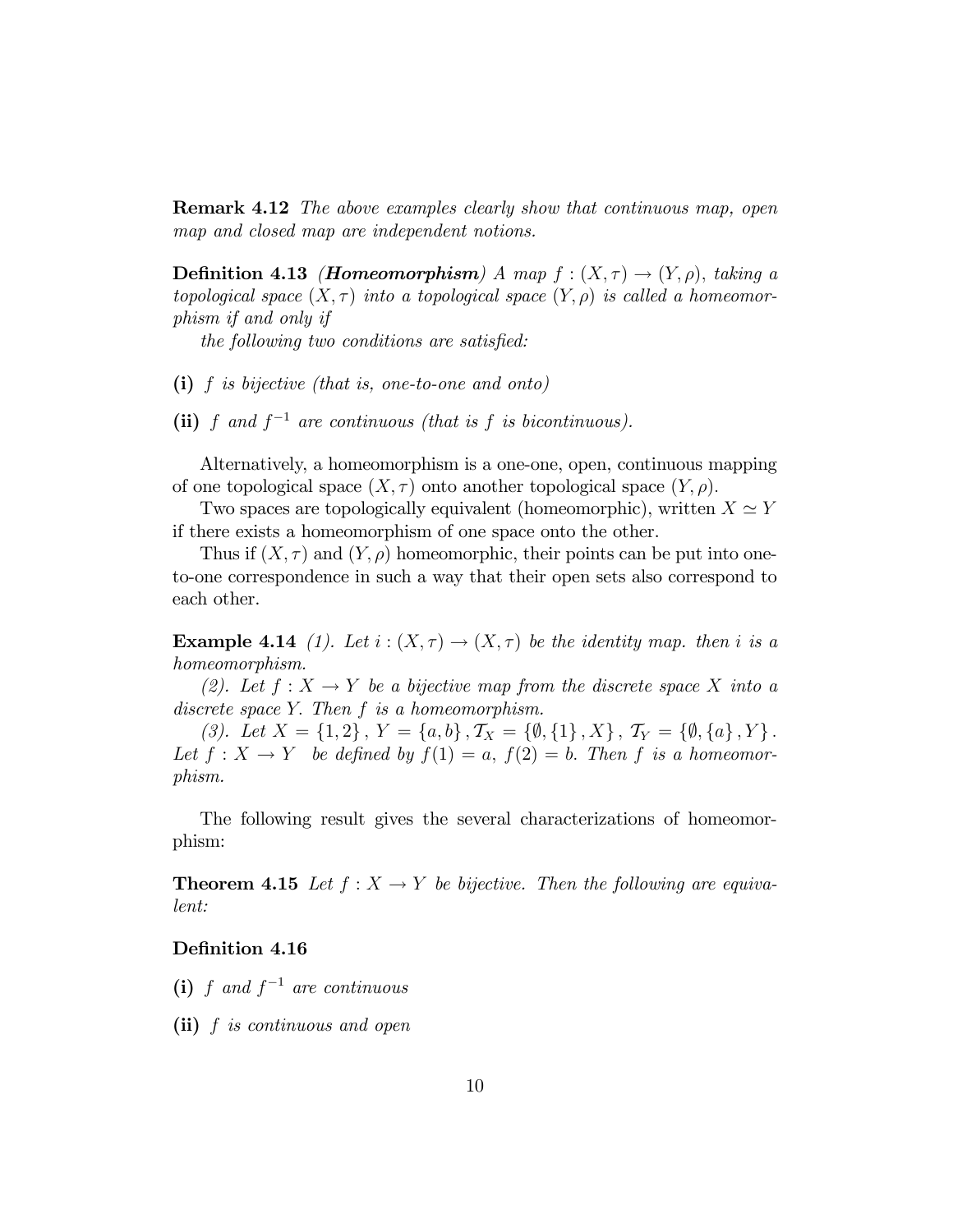(iii) f is continuous and closed

(iv)  $f(\overline{A}) = \overline{f(A)}, A \sqsubset X.$ 

**Proof.** Left as exercise. ■

**Definition 4.17** (Topological Property) A topological property is a property which, if possessed by a topological space, is also possessed by all topological spaces homeomorphic to that space.

We shall end this section and in particular, topological property with the following examples:

**Example 4.18** Let  $X = (-1, 1)$  and  $f : X \to \mathbb{R}$  be defined by  $f(x) = \tan \frac{\pi x}{2}$ . Then f is a homeomorphism and hence  $(-1, 1) \simeq \mathbb{R}$ . Observe that  $(-1, 1), \mathbb{R}$ have different lenghts, therefore "lengh" is not a topological property. Note also that X is bounded and  $\mathbb R$  is not bounded, therefore, 'boundedness' is not a topological property.

Example 4.19 Straightness is not a topological property, for a line may be bent and stretched until it is wiggly. Being "triangular' is not a topological property since a triangle can be continuously deformed into a cicle and conversely. However, limit point, interior point, boundary, neighbourhood and first/second countability compactness and connectedness are topological properties.

Some of these topological properties will be studied in the subsequent sections.

# 5 Separable Spaces and Some Separation Axioms

In this section, we will study some separation axioms that will enable us state exactly that a given topology has a reasonable number of open sets to serve our purpose.

**Definition 5.1** A subset A of a topological space X is said to be everywhere dense or dense if and only if  $\overline{A} = X$ .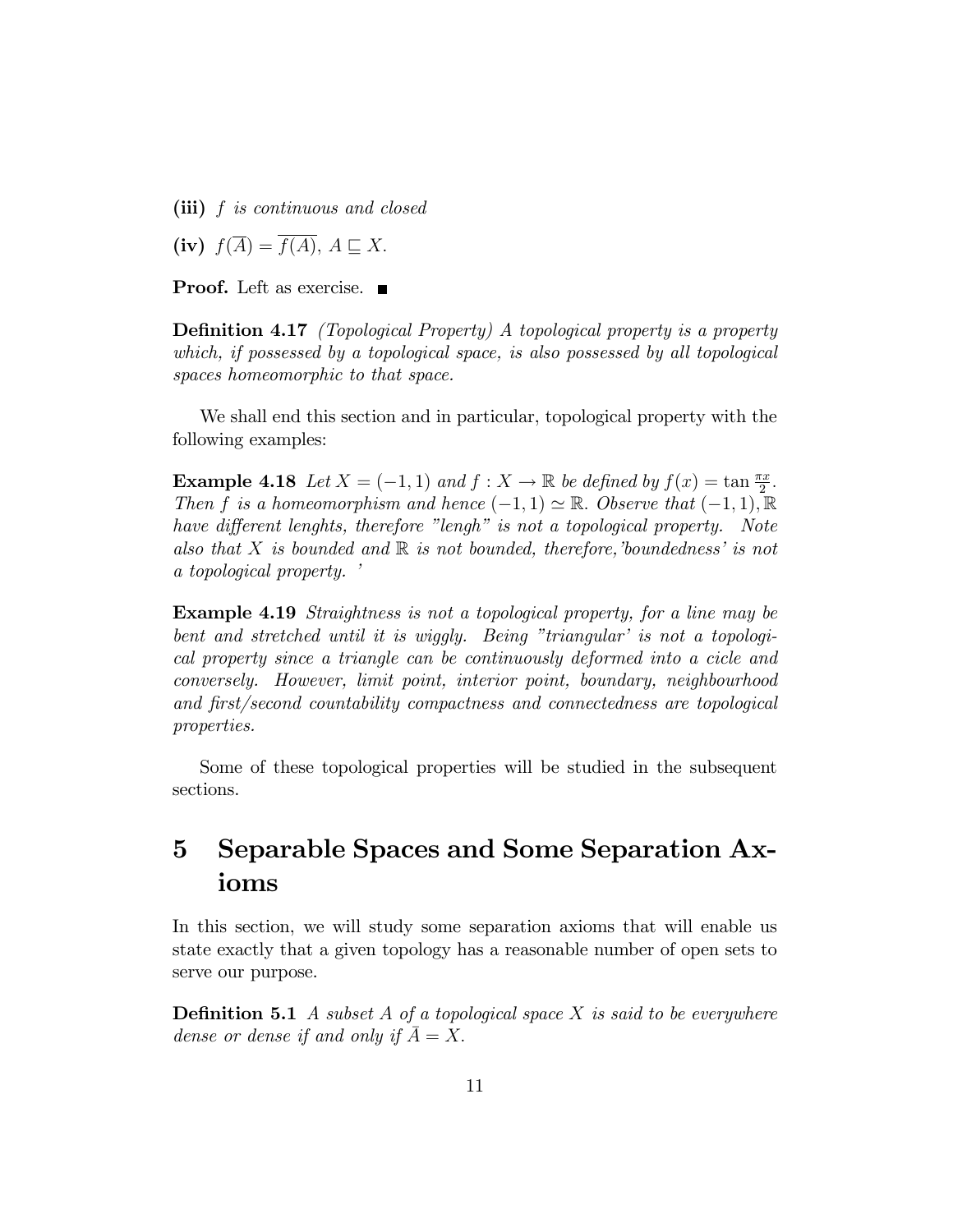**Example 5.2** The set of rational numbers  $\mathbb Q$  is dense in  $\mathbb R$ . Observe that in the case of the indiscrete space, every nonempty subset is dense in  $X$ .

**Definition 5.3** A subset A of a topological space X is said to be nowhere dense if the interior of the closure of A is empty. That is,  $(\bar{A})^0 = \emptyset$ .

**Example 5.4** Take  $A = \{0 < x < 1, x \in \mathbb{Q}\}\$ , then  $\overline{A} = [0, 1]$  and so  $(\overline{A})^0 =$  $(0,1) \neq \emptyset$ . Therefore, A is not nowhere dense in R. If we take  $A = \{\frac{1}{n}\},\$ then  $\bar{A} = \{0, 1, \frac{1}{2}\}$  $\{\frac{1}{2}, ...\}$  and so  $(\overline{A})^0 = \emptyset$ . Hence, A is nowhere dense in  $\mathbb{R}$ .

**Definition 5.5** A topological space  $X$  is said to be separable if it contains a countable dense subsets.

**Example 5.6** R with the usual topology is separable (since the set  $\mathbb Q$  is countable dense subset of  $\mathbb{R}$ ). However,  $\mathbb{R}$  with the discrete topology is not separable since every subset of  $\mathbb R$  is both opoen and closed relative to the topology and so the only dense subset of  $\mathbb R$  is  $\mathbb R$  itself and it is not countable.

## 5.1  $T_i - Spaces$

**Definition 5.7** (T<sub>0</sub>-Spaces) A topological space X is called a  $T_0$ -space if and only if for every pair of distinct points  $x, y \in X$ , there exists an open set G containing one of them but not the other.

**Example 5.8** (i) Every subspace of a  $T_0$ -space is also a  $T_0$ -space. To see this, if Y is a subspace of a  $T_0$ -space X, then foe each pair of distinct points  $x, y \in Y$ , there exists an open set G containing x but not y, since  $x, y \in X$ also.

(ii) Let  $X = \{a, b, c\}$  and  $\tau = \{\emptyset, \{a\}, \{b\}, \{a, b\}, X\}$ . Then

$$
a, b : a \in \{a\}, b \notin \{a\} b, c : b \in \{b\}, c \notin \{b\} a, b : a \in \{a\}, c \notin \{a\}.
$$

This shows that X is a  $T_0$ -space.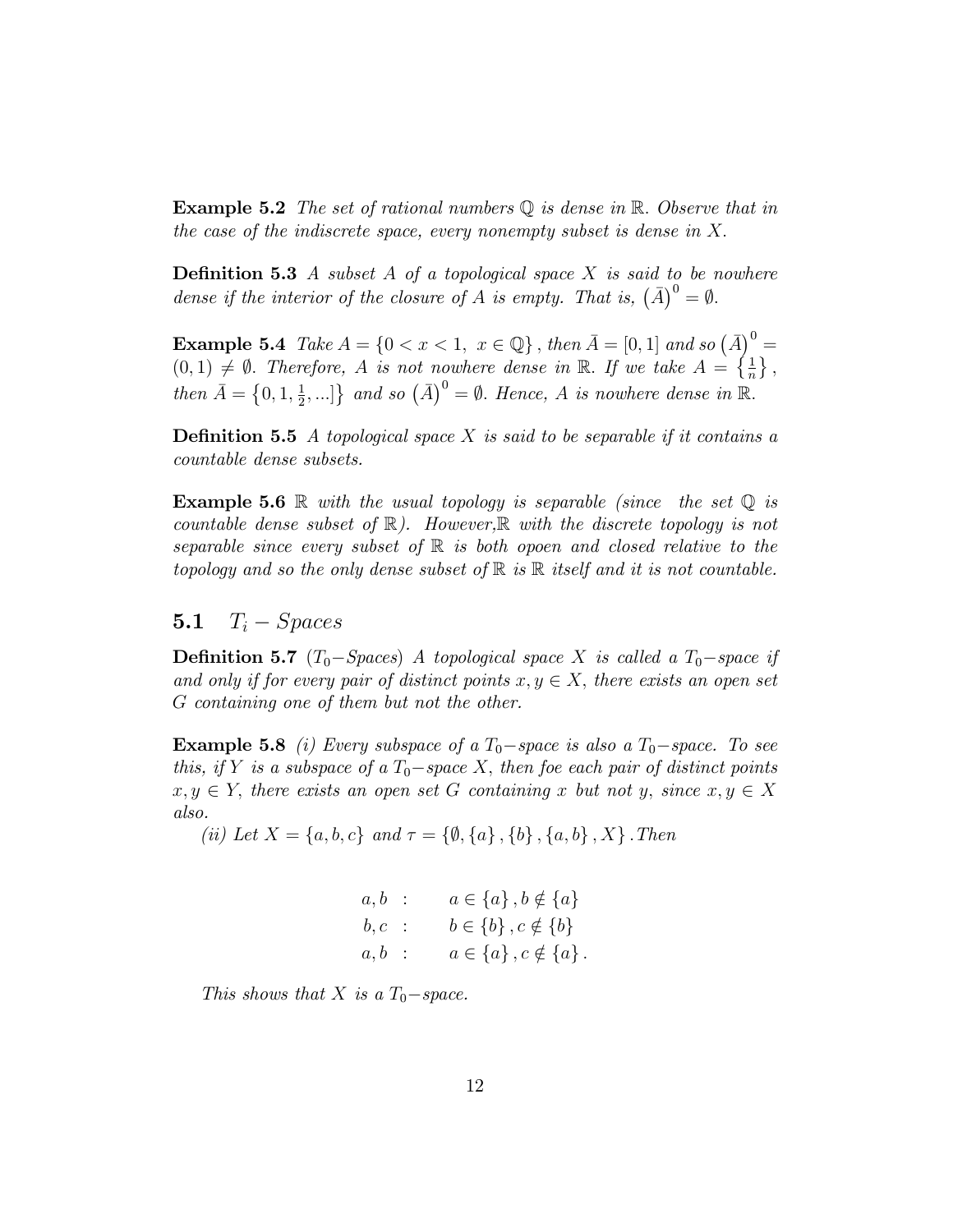## 5.2  $T_1$ -Space

**Definition 5.9** (T<sub>1</sub>-Spaces) A topological space X is called a  $T_1$ -space if and only if for every pair of distinct points  $x, y \in X$ , ech belongs to an open set which does

not contain the other. That is,  $x, y \in X$  implies that there exist open sets  $G, H$  such that  $x \in G, x \notin H$  and  $y \in H, y \notin G$ .

**Remark 5.10** Every subspace of a  $T_1$ -space is a  $T_1$ -space. To see this, let Y be a subspace of a  $T_1$ -space X; then  $x, y \in Y \implies x, y \in X$ ; hence  $\exists$  open sets G, H such that  $x \in G$ ,  $x \in H$ , and  $y \in H$ ,  $y \notin G$ . This implies that  $x \in G \cap Y$ ,  $x \notin H \cap Y$  and  $y \in H \cap Y$ ,  $y \notin G \cap Y$ . This implies that  $(Y, \tau_Y)$ is a  $T_1$ -space.

**Example 5.11** Let  $X = \{a, b, c\}$  and define

 $\tau_1 = \{X, \emptyset, \{a\}\}\$  $\tau_2 = \{X, \emptyset, \{a\}, \{b\}, \{c\}, \{a,b\}, \{b,c\}, \{c,a\}\}.$ 

Then  $(X, \tau_1)$  is not a  $T_1$ -space, since b and c belong only to X which also contains a, whereas  $(X, \tau_2)$  is not a  $T_1$ -space.

**Remark 5.12** Every  $T_1$ -space is a  $T_0$ -space but not conversely. To see this, take  $X = \{1,2\}$  and  $\tau = \{\emptyset, \{1\}, X\}$ , then X is a  $T_0$ -space but not a  $T_1$ -space.

The following result gives a characterization of a  $T_1$ -space:

**Theorem 5.13** A topological space X is a  $T_1$ -space if and only if every singleton set in X is closed.

**Proof.** Necessity Let X be a  $T_1$ -space . We shall show that each singleton  ${x}$  is closed by showing that  $X - \{x\}$  is open.

Now, let  $y \in X - \{x\}$ ,  $x \neq y$ . Then  $\exists$  an open set H such that  $y \in H$  and  $x \notin H$ . Then  $y \in H \subseteq X - \{x\}$  and hence  $\cup \{H : y \in X - \{x\} = X - \{x\}$ . This implies that  $X - \{x\}$  is open.

Sufficiency. Suppose that each  $\{x\}$  is closed. We shall show that X is a  $T_1$ -space. Let  $x, y \in X$ ,  $x \neq y$ . Then  $X - \{x\}$ ,  $X - \{y\}$  are open in X.

Hence,  $x \in X - \{y\}$ ,  $y \notin X - \{y\}$  and  $x \notin X - \{x\}$ ,  $y \in X - \{x\}$ . This implies that X is a  $T_1$ -space and the proof is complete.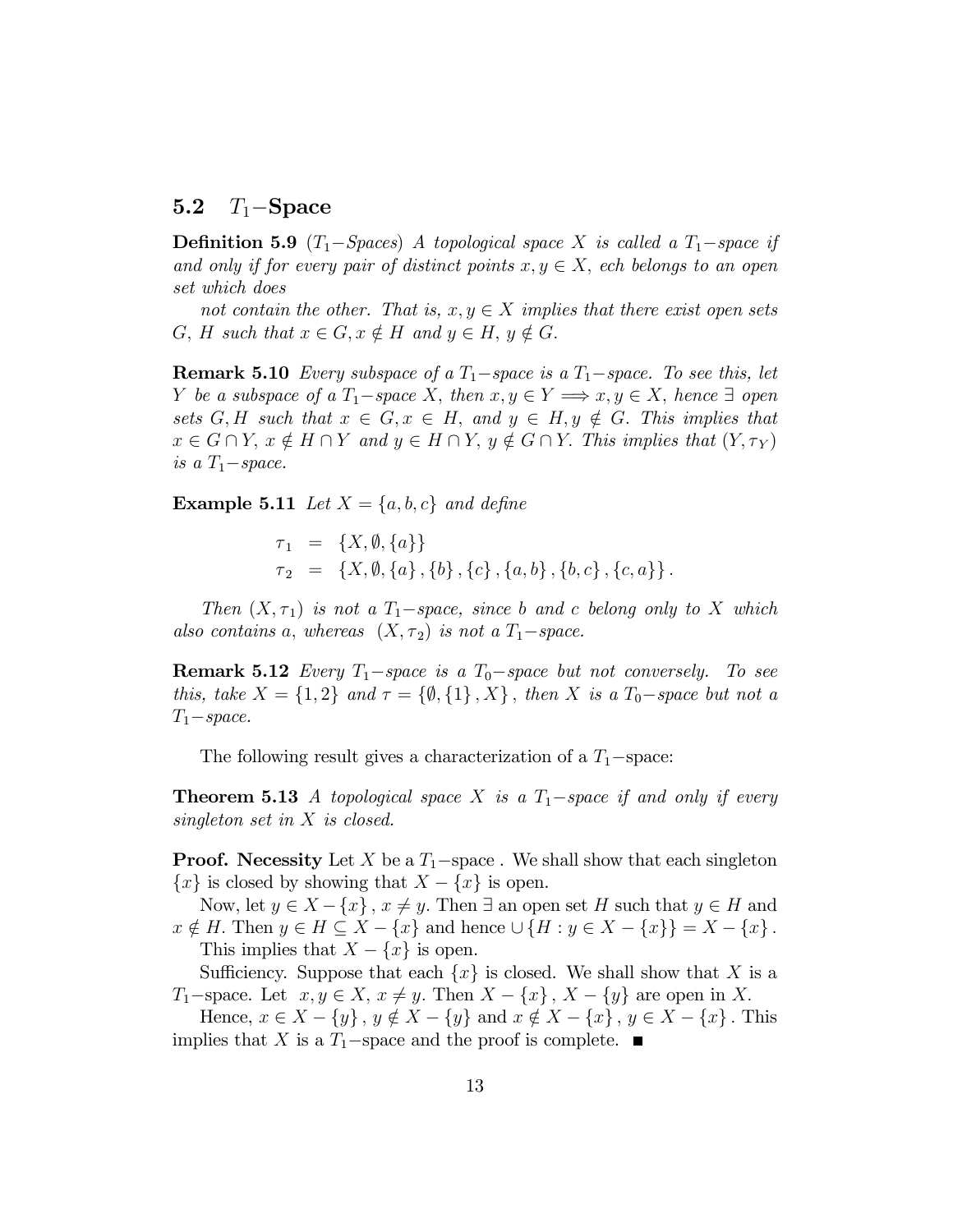### 5.3  $T_2$ -Space or Hausdorff Space

**Definition 5.14** ( $T_2$ -Spaces) A topological space X is called a  $T_2$ -space or Hausdorff space if and only if for every pair of distinct points  $x, y \in X$ , there exist open

sets  $G, H$  such that  $x \in G, y \in H$  and  $G \cap H = \emptyset$ .

**Remark 5.15** Every subspace of a  $T_2$ -space is a  $T_2$ -space. To see this, let Y be a subspace of a  $T_2$ -space X. TLet  $x, y \in Y$ . Then  $x, y \in X$  also and since X is

a  $T_{2}$ -space, there exist open sets G, H such that  $x \in G$ ,  $y \in H$  and  $G \cap H = \emptyset$ . But  $G \cap Y$ ,  $H \cap Y$  are open in  $\tau_Y$ 

and  $(G \cap Y) \cap (H \cap Y) = Y \cap (G \cap H) = Y \cap \emptyset = \emptyset$ .

**Example 5.16** Every metric space is a Hausdorff space. To see this, let  $(X, d)$  be a metric space and let  $x, y \in (X, d)$ . Now consider the open sphere  $G, H$  with

centres  $x, y$  and radius  $\frac{\epsilon}{3}$ . Since  $x \neq y$ , then  $d(x, y) = \epsilon > 0$ . Suppose  $G \cap H \neq \emptyset$ . Let  $z \in G \cap H$ , then  $d(x, z) < \frac{\epsilon}{3}$  $\frac{\epsilon}{3}$ ,  $d(y, z) < \frac{\epsilon}{3}$  $\frac{\epsilon}{3}$  and so by triangle inequality we have

$$
d(x,y) \le d(x,z) + d(z,y) < \frac{\epsilon}{3} + \frac{\epsilon}{3} = \frac{2\epsilon}{3}
$$

which contradicts the fact that  $d(x, y) = \epsilon$ . Hence  $G \cap H = \emptyset$  and so  $(X, d)$ is Hausdorff.

**Remark 5.17** Every  $T_2$ -space is a  $T_1$ -space but not conversely as the following example shows: Let  $\mathbb R$  be with the cofinite topology. Then  $\mathbb R$  is a  $T_1$ -space but

not a  $T_2$ -space.

Example 5.18 Let  $X = \{a, b, c\}$  and  $\tau = \{\emptyset, \{a\}, \{b\}, \{c\}, \{a, b\}, \{b, c\}, \{c, a\}, X\}$ . Then X is a  $T_2$ -space as well as a  $T_1$ -space.

**Remark 5.19** Observe from Remarks 5.12 and 5.17 that  $T_2 \implies T_1 \implies T_0$ but the reverse implications do not hold.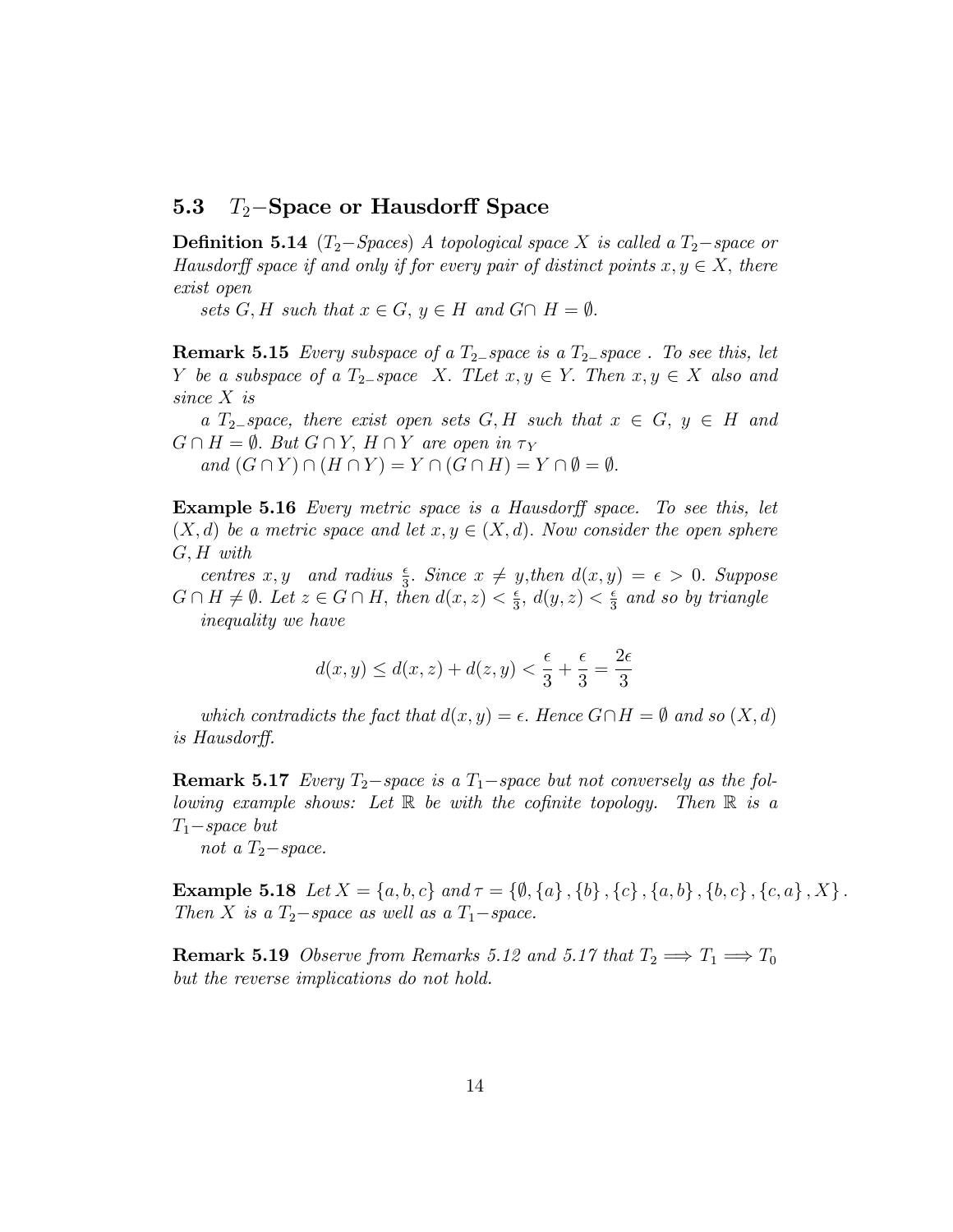### 5.4 Regular and Normal Spaces

**Definition 5.20** A topological space X is said to be regular if for every closed subset F of X and for every  $x \in X$ ,  $x \notin F$ , there exists disjoint open sets G, H such

that  $x \in G$  and  $F \subset H$ .

**Remark 5.21** Every subspace of a regular space is regular. To see this, let  $X = \{a, b, c\}$  and  $\tau = \{X, \emptyset, \{a\}, \{b, c\}\}\$ . Clearly, the class  $\varrho$  of closed sets is given

by  $\rho = \{\emptyset, X, \{b, c\}, \{a\}\}\.$  Then  $(X, \tau)$  is a regular space but it is not a  $T_1$ -space since  $\{b\}$  and  $\{c\}$  are not closed sets.

**Definition 5.22** A regular space which is also a  $T_1$ -space is called a  $T_3$ -space.

**Theorem 5.23** Every  $T_3$ -space is a  $T_2$ -space.

**Proof.** Let X be a  $T_3$ -space. Since X is a  $T_1$ -space, if  $x \in X$ ,  $\{x\}$  is a closed set. If  $x \notin y$ , then by the regularity of X, there exist open sets G, H such

that  $y \in G$ ,  $\{x\} \subset H$  and  $G \cap H = \emptyset$ . This implies that every pair of distinct elements  $x, y \in X$  satisfies the criterion for a space to be Hausdorff. Hence, X is a  $T_2$ -space and the proof is complete.

**Definition 5.24** A topological space X is said to be completely regular if and only if for every closed subset F of X and for every  $x \in X$ ,  $x \notin F$ , there exists a

continuous real valued function  $f : X \to [0, 1]$  such that  $f(x) = 0$  and  $f(F) = 1.$ 

Claim 5.25 Every subspace of a completely regular space is completely regular.

Theorem 5.26 *Every completely regular space is regular.* 

**Proof.** Assume that X is completely regular. Then, let  $F$  be a closed subset of X and let  $x \in X$ ,  $x \notin F$ . Then, there exists a real valued function  $f: X \to [0, 1]$ 

such that  $f(x) = 0$  and  $f(F) = 1$ . Since the real line R is Hausdorff, the subspace [0, 1] of  $\mathbb{R}$  is also Hausdorff. Hence, there exist open sets G, H such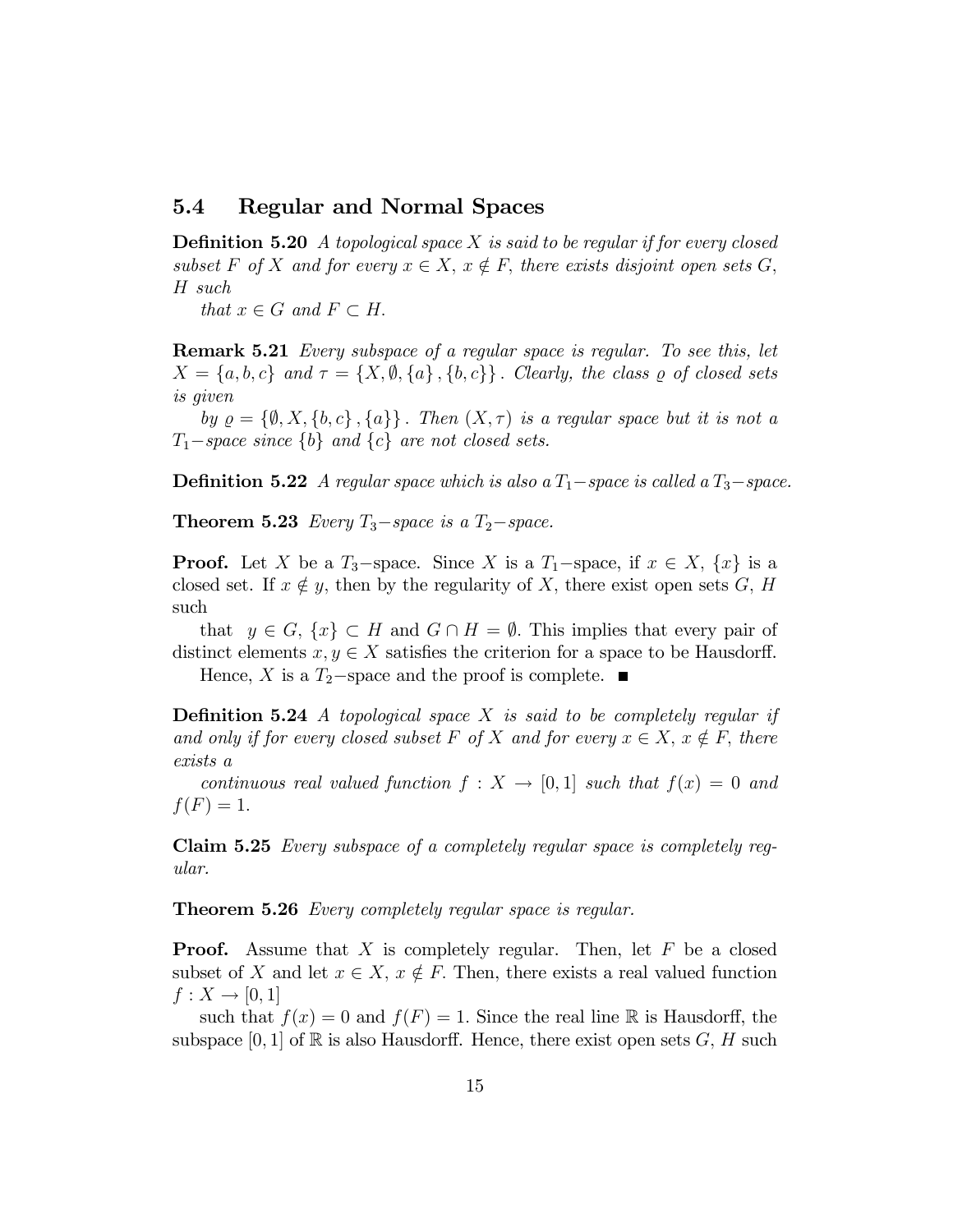that  $0 \in G$ ,  $1 \in H$ ,  $G \cap H = \emptyset$ . But  $f^{-1}(G)$  and  $f^{-1}(H)$  are open in X since  $f$  is continuous and their intersection is empty. Hence,  $X$  is a regular space.  $\blacksquare$ 

**Definition 5.27** A completely regular space which is also a  $T_1$ -space is called a Tychonoff space.

**Definition 5.28** Let  $F = \{f_i\}$  be a class of functions from any set X to a set Y: Then F is said to separate points if and only if every pair of distinct points  $x, y \in X$ ,

there exists an  $f_i \in F$  such that  $f_i(x) \neq f_i(y)$ .

**Remark 5.29** Observe that if  $F = \{\sin x, \sin 2x, \sin 3x, ...\}$  is a class of functions on  $\mathbb{R}$ , then  $f_i(0) = f_i(\pi) = 0$ . So F does not separate points of  $\mathbb{R}$ .

**Theorem 5.30** The space  $\rho(X,\mathbb{R})$  of all continuous real valued functions defined on a Tychonoff space  $X$  separates points.

**Proof.** Let X be a Tychonoff space and let  $x, y \in X$ . Since X is a  $T_1$ -space,  ${x}$  and  ${y}$  are closed. Since X is completely regular, there exists a real

valued continous function  $f: X \to [0, 1]$  such that  $f(x) = 0$  and  $f({y}) =$ 1 which implies that  $f(x) \neq f(y)$ . Hence  $\rho(X, \mathbb{R})$  separates points of X.

**Definition 5.31** A topological space X is said to be normal if and only if for every pair  $F_1$ ,  $F_2$  of disjoint closed subsets of X, there exists disjoint open sets G; H such

that  $F_1 \subset G$  and  $F_2 \subset H$ .

**Example 5.32** Let  $X = \{a, b, c\}$  and  $\tau = \{X, \emptyset, \{a\}, \{b\}, \{a, b\}\}\$ , then the class  $\varrho$  of closed sets is given by  $\varrho = {\emptyset, X, \{b, c\}, \{a, c\}, \{c\}\}\.$  If  $F_1$  and  $F_2$ are disjoint

closed subsets of X, one of them (say)  $F_1$ , must necessarily be  $\emptyset$ . Hence,  $\emptyset$  and X are disjoint and open sets and so  $F_1 \subset \emptyset$  and  $F_2 \subset X$ . Thus

 $(X, \tau)$  is a normal space. But it is not a  $T_1$ -space since  $\{a\}$  and  $\{b\}$  are not closed; neither is it regular since  $a \notin \{c\}$  and the only open set

containing c is  $X$  itself, which contains a.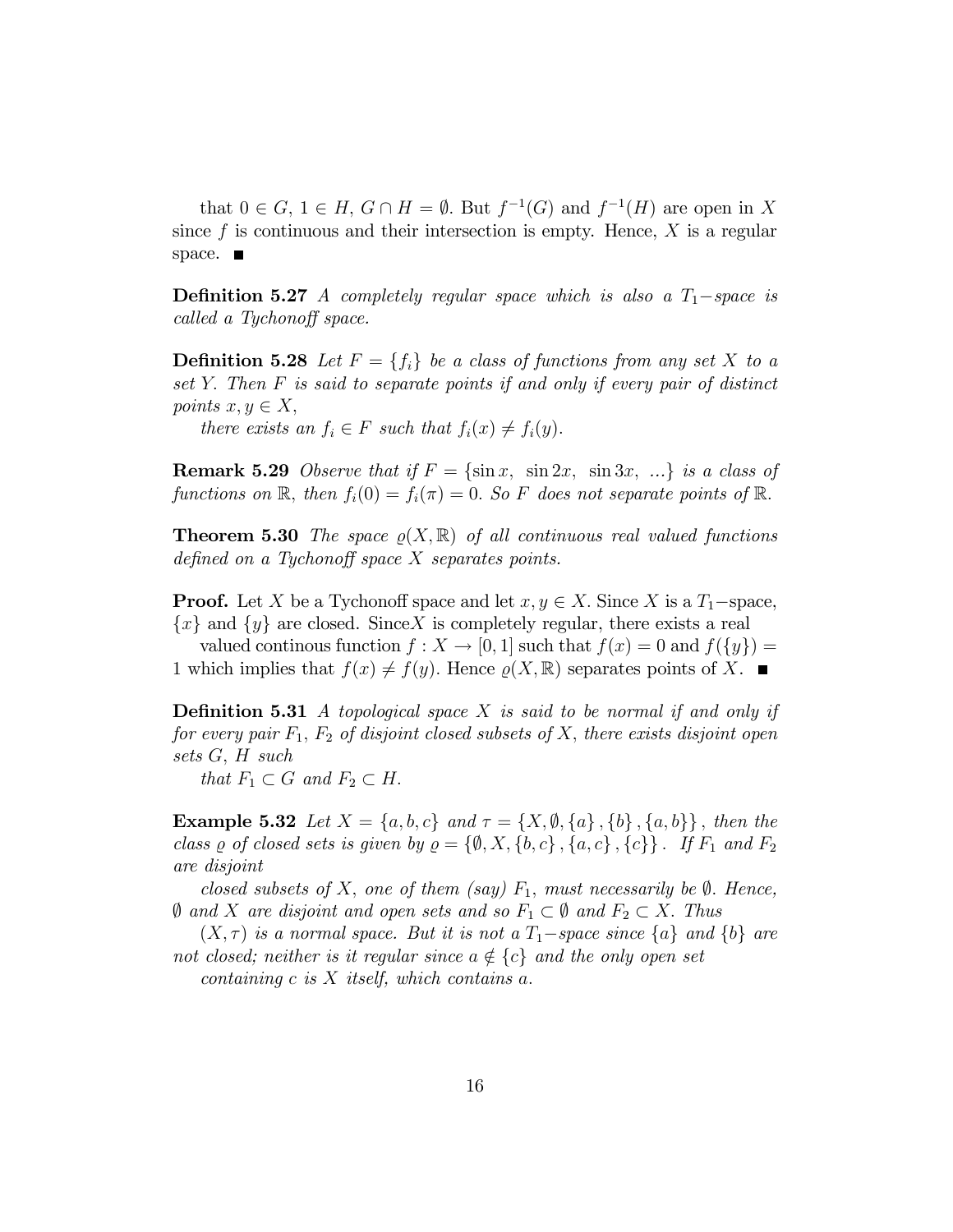**Example 5.33** (i) Let  $X = \{a, b, c\}$  and  $\tau = \{\emptyset, \{a\}, \{b\}, \{a, b\}, X\}$ . Then X is normal. Observe that X is neither  $T_1$  nor regular

(ii) Any space with the discrete topology or trivial topology is normal, for in the Örst case every subset is open and closed while in the

second case, the only two subsets are X and  $\emptyset$ , which are both open and closed.

Finally, we close this section by defining a  $T_4$ -space.

**Definition 5.34** A normal space which is also a  $T_1$ -space is called a  $T_4$ -space.

**Theorem 5.35** Every  $T_4$ -space is a  $T_3$ -space.

**Proof.** Let X be a  $T_4$ -space. Let  $x \in X$  and let F be a closed subset of X disjoint from x. Since X is  $T_1$ -space, the singleton  $\{x\}$  is closed. By the normality condition on X, there exist open sets G, H such that  $\{x\} \subset G$ ,  $F \subset H$  and  $G \cap H = \emptyset$ . This implies that X is a  $T_3$ -space.

**Lemma 5.36** (Urysohn) Let X be a normal space. If  $F_1$  and  $F_2$  are closed subspaces of  $X$ , then there exists a real-valued continuous function  $f: X \to [0, 1]$  such that  $f(F_1) = 0$  and  $f(F_2) = 1$ .

**Remark 5.37** By virtue of Urysohn"s lemma, a  $T_4$ -space is a Tychonoff. Also, since a complete regular space is regular, a Tychonoff space is a  $T_3$ -space.

## 6 Compactness

**Definition 6.1** Let X be a topological space. A class  $\{G_i\}$  of open subsets of X is an open cover of X if each point in X belongs to at least on  $G_i$ . In other words,  $X \sqsubseteq \bigcup_i G_i$ . A subclass of an open cover, which is itself an open cover is called a subcover.

**Definition 6.2** A topological space X is said to be compact if every open cover has a finite subcover. A compact subspace of a topological space is a subspace which is compact as a topological space in its own right.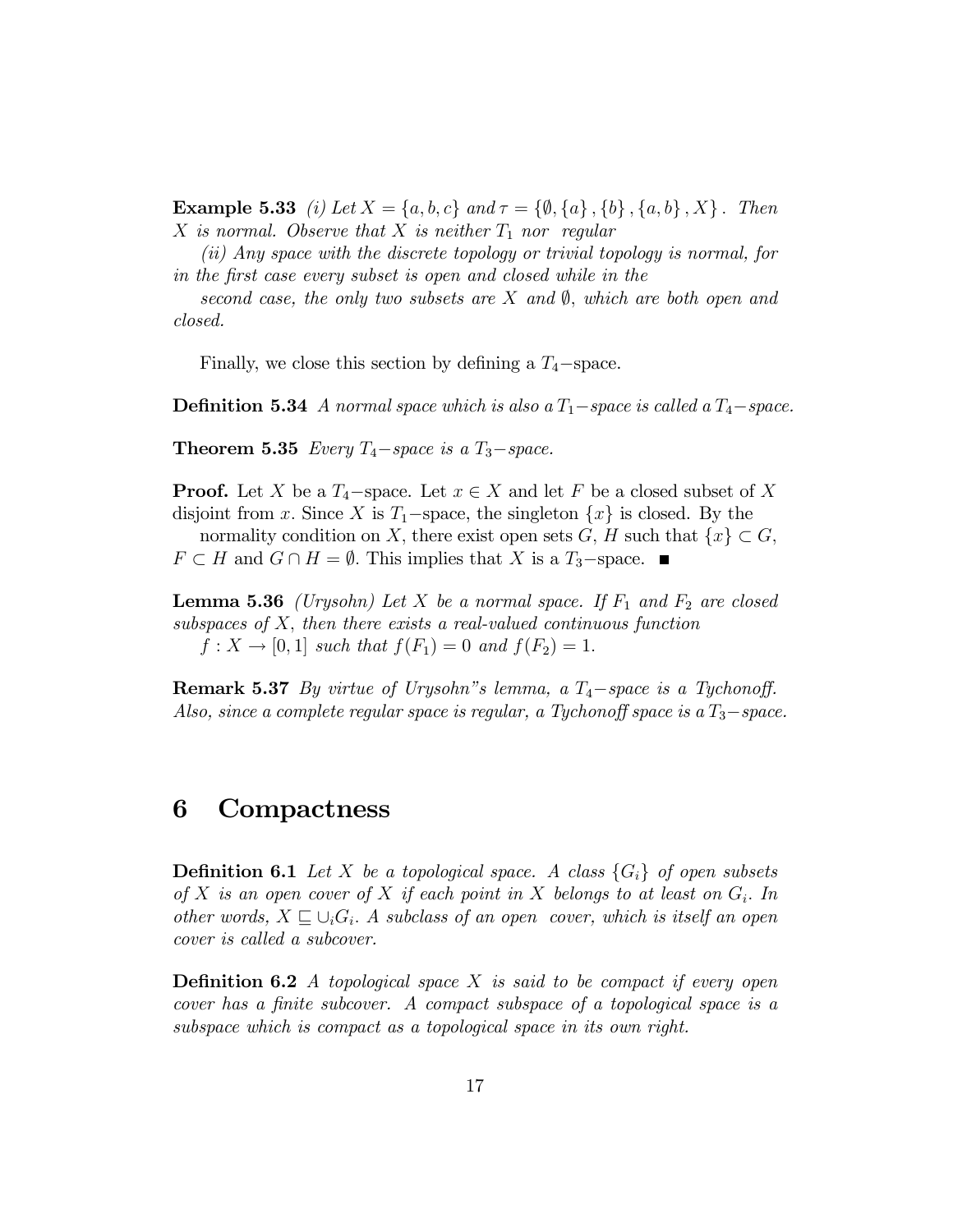**Example 6.3** (i) The class  $\mathcal{G} = \{(-n, n) : n \in \mathbb{N}\}\$  and  $\mathcal{H} = \{(-2n, 2n) : n \in \mathbb{N}\}\$ are open covers of the real line  $\mathbb R$  in the usual topology. Observe that  $\mathcal H$  is a subcover of G:

(*ii*) The class  $\mathcal{F} = \left\{ \left( \frac{1}{n} \right)$  $(\frac{1}{n}, 1) : n = 2, 3, ...$  is an open cover of  $(0, 1)$  as a subspace of  $\mathbb{R}$ .

**Example 6.4** Consider the class  $\{\mathcal{B}_p = p \in \mathbb{Z} \times \mathbb{Z}\}\$ , where  $\mathcal{B}_p$  is the open disc in  $\mathbb{R}^2$  with centre  $p = (m, n)$  and radius  $r = 1, \mathbb{Z}$  is the set of integers. This class constitutes an open cover of  $\mathbb{R}^2$ . However, the class of open discs with centre p and radius  $\frac{1}{3}$  will not cover  $\mathbb{R}^2$ , since there exist points like  $\left(\frac{1}{3}\right)$  $\frac{1}{3}, \frac{1}{3}$  $\frac{1}{3}$ ) which do not belong to any member of the class.

- **Example 6.5** 1. All finite spaces are compact and may be referred to as trivial compact spaces.
	- 2. Every cofinite space is compact
	- 3. R with the usual topology is not compact
	- 4. No infinite discrete space is compact

Verify all the assertions in Example 6.5.

**Theorem 6.6** Any closed subspace of a compact space is compact.

**Proof.** Let X be compact and let Y be a closed subspace of X. We shall show that  $Y$  is compact.

Let  $\{G_i\}$  be an open cover of Y. Each  $G_i$ , being open in the relative topology on  $Y$ , is obtained as the intersection of  $Y$  with an open subsets  $U_i$  of X. Since Y is closed, Y<sup>c</sup> is open and so Y<sup>c</sup> together with the  $U_i$ 's constitutes an open cover of  $X$ . But  $X$  is compact and therefore this open cover admits a finite subcover. If  $Y^c$  occur in this subcover, we omit it and the remaining sets constitutes a finite subclass  $\{U_{i_1}, U_{i_2}, ..., U_{i_m}\}\)$  whose union covers X. By taking the intersections of each of these  $U_{i_m}$ 's with Y, we obtain a finite subcover  $\{G_{i_1}, G_{i_2}, ..., G_{i_m}\}$  of the original cover  $\{G_i\}$  of Y which implies that Y is compact.  $\blacksquare$ 

**Theorem 6.7** Any continuous image of a compact space is compact.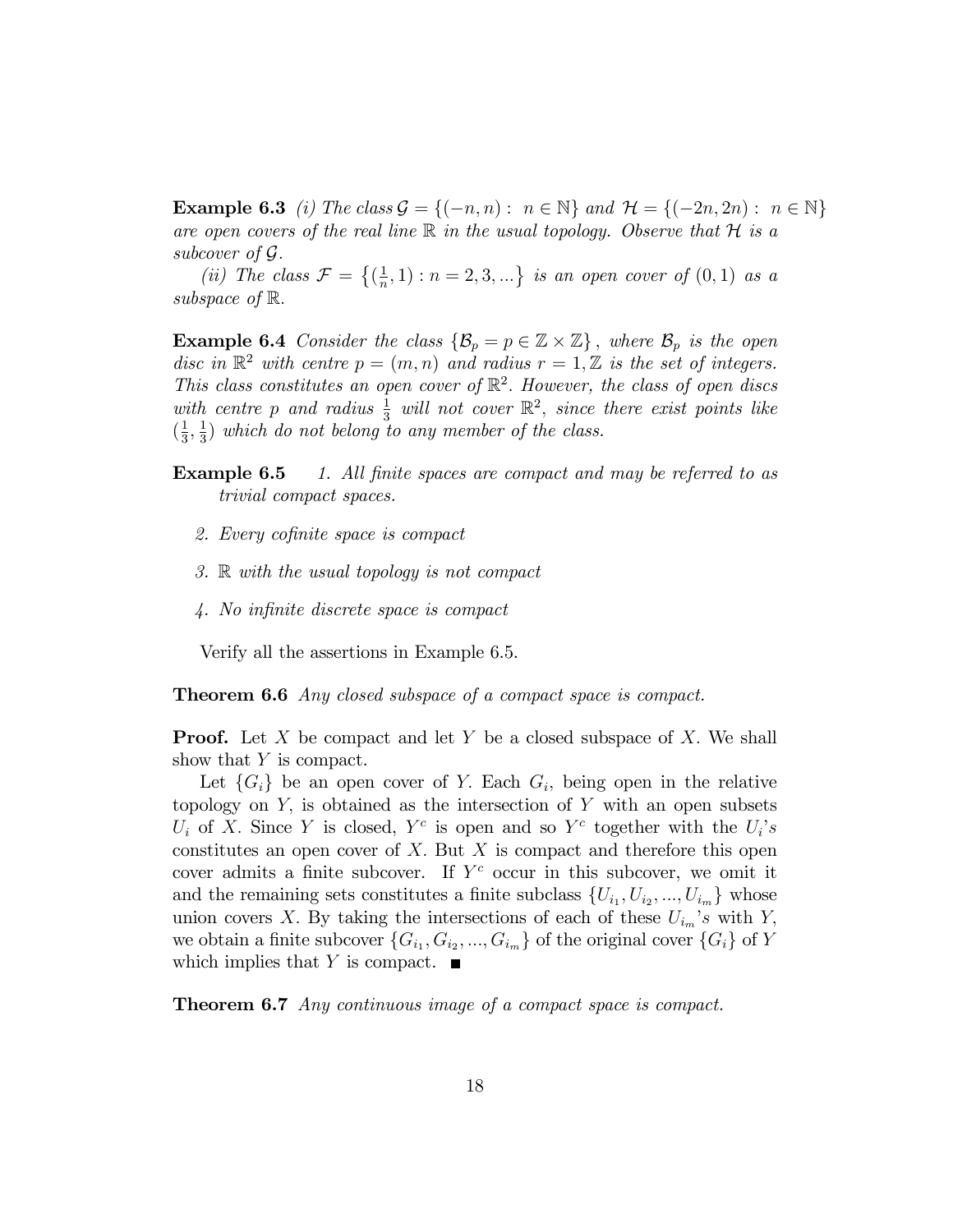**Proof.** Let  $f: X \to Y$  be a continuous mapping taking a compact space X into an arbitrary topological space Y. Let the image of X under f be  $f(X)$ . We shall show that  $f(X)$  is a compact subspace of Y. Let  $\{G_i : i \in I\}$  be an open cover of  $f(X)$ . Then each  $G_i = f(X) \cap H_i$ ,  $H_i$  is open in Y. Since f is continuous,  $f^{-1}(H_i)$  is open in X, for each  $H_i$  and  $\{f^{-1}(H_i) : i \in I\}$  forms an open cover of X. By the compactness of X,  $\{f^{-1}(H_i) : i \in I\}$  has a finite subcover. The union of the corresponding  $H_i$ 's, of which these are inverse images clearly contains  $f(X)$  and therefore the associated  $G_i$ 's constitute a finite subcover of the original open cover of  $f(X)$ . This implies that  $f(X)$  is compact as a subspace of  $Y$ .

**Definition 6.8** A class of subsets  $\mathcal{G} = \{G_i : i \in I\}$  of a nonempty set X is said to have the finite intersection property, if every finite subclass  $\{G_{i_1}, G_{i_2}, ..., G_{i_m}\}$ of G has a nonempty intersection, that is,  $G_{i_1} \cap G_{i_2} \cap ... \cap G_{i_m} \neq \emptyset$ .

**Example 6.9** Let  $X = \mathbb{R}$  and  $\mathcal{G} = \{..., (-\infty, -2), (-\infty, -1), (-\infty, 0), (-\infty, 1), (-\infty, 2), ...\}$ is a class of open intervals. Then  $\mathcal G$  has a finite intersection property. Also, if  $X = \mathbb{R}$  and  $\mathcal{G} = \{(0,1), (0, \frac{1}{2})\}$  $(\frac{1}{2}), (0, \frac{1}{4})$  $\{\frac{1}{4}\},\ldots\}$ . Then  $\mathcal G$  has a finite intersection property.

Next, we characterize compactness in terms of closed sets as follows:

Theorem 6.10 (Characterization of Compactness)The following statements are equivalent in a space

- 1. X is compact
- 2. Every class of closed sets with empty intersection has a finite subclass with empty intersection.

**Proof.** (1)  $\implies$  (2). Suppose  $\{F_i\}$  is a class of closed set with  $\cap F_i = \emptyset$ . Then by De-Morgan's law  $X = X - \emptyset = X - \cap F_i = \bigcup (X - F_i)$ . This implies that  $\{X - F_i\}$  is an open cover of X. Since X is compact, therefore X has a finite cover  $\{X - F_{i_1}, X - F_{i_2}, ..., X - F_{i_n}\}\$ , that is,  $\bigcup_{j=1}^n (X - F_{i_j}) = X$ . Again by De-Morgan's law  $\bigcap_{j=1}^{n}F_{i_j} = X - X = \emptyset$ . This gives (2).

 $(2) \implies (1)$ . This is similar and hence left for the reader to verify.

**Definition 6.11** A subset A of a topological space X is said to be sequentially compact if and only if every sequence in A has a subsequence which converges to a point in A: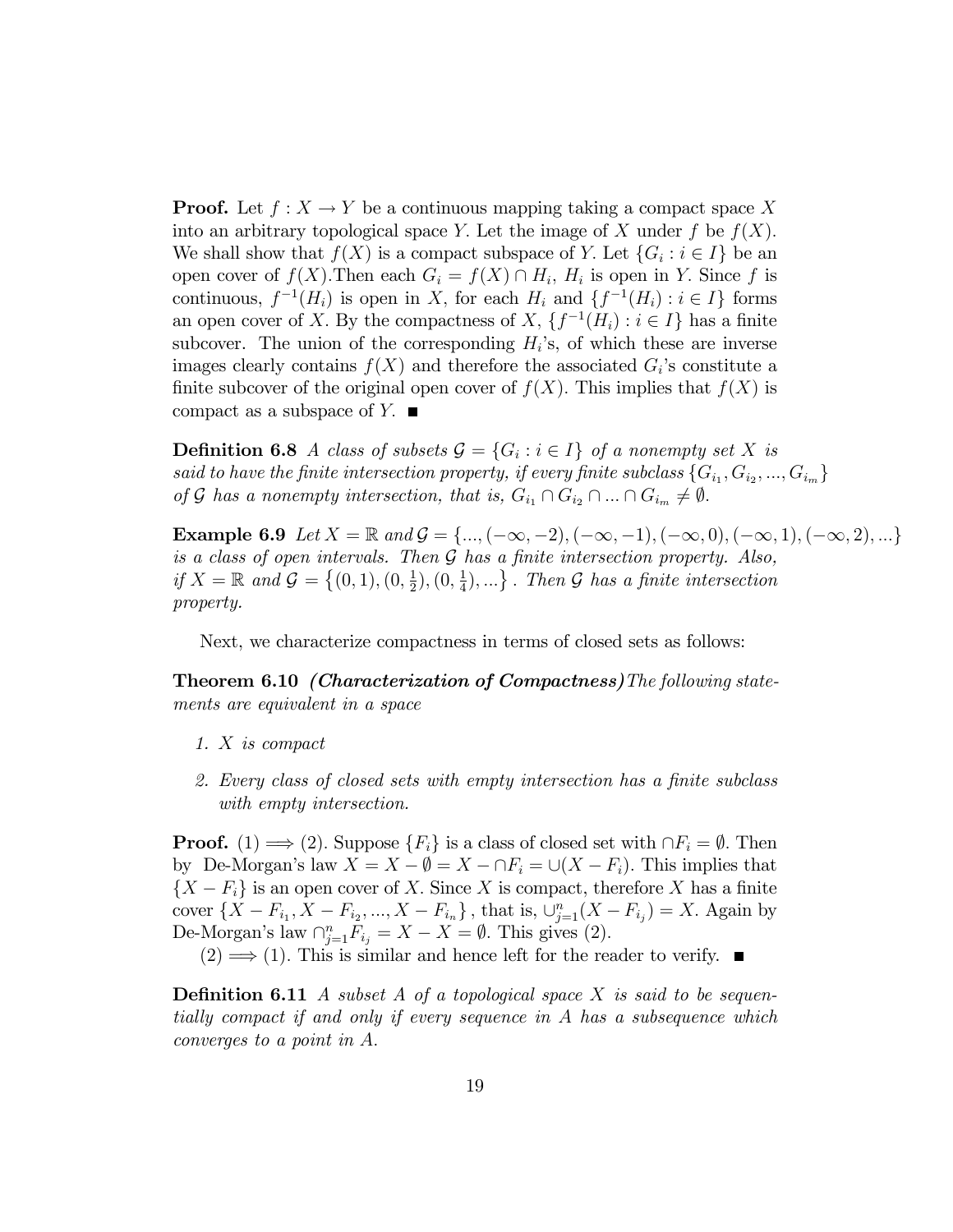**Remark 6.12** If A is a finite subset of X, then it is sequentially compact. For, if  $\{x_n\}$  is a sequence in A, then at least one of the elements  $x \in A$ must appear an infinite number of times in the sequence. Thus  $\{x, x, ...\}$  is a subsequence of  $\{x_n\}$  and it converges to  $x \in A$ . Also, the open interval  $(0, 1)$ is not sequentially compact, since the sequence  $\{\frac{1}{2},\frac{1}{3}\}$  $\frac{1}{3}, \frac{1}{4}$  $\left\{\frac{1}{4},\ldots\right\}$  converges to 0 and so does every subsequence. But  $0 \notin (0, 1)$ .

**Definition 6.13** A subset A of a topological space X is countably compact if and only if every infinite subset  $B$  of  $A$  contains a limit point belonging to A:

**Example 6.14** Every closed and bounded interval is countably compact.

**Remark 6.15** Note that if B is an infinite subset of  $A = [a, b]$ , then B is also bounded and hence contains a limit point (by the Bolzano-Weierstrass theorem which states that every inÖnite bounded set bas at least one limit point) which belongs to A since A is closed. Observe that the open interval  $(0,1)$  is not countably compact since  $B = \{\frac{1}{2}, \frac{1}{3}\}$  $\frac{1}{3}, \frac{1}{4}$  $\left\{\frac{1}{4}, \ldots\right\}$  has only one limit poin, 0, which does not belong to  $(0, 1)$ .

**Theorem 6.16** Let X be a topological space. If X is compact or sequentially compact, then it is also countably compact.

**Proof.** We shall show that compact  $\implies$  countably compact  $\Leftarrow$  sequentially compact. First, assume that  $X$  is compact. Let  $A$  be a subset of  $X$ with no limit point belonging to X. Then each point  $x \in X$  belongs to an open set  $G_X$  which contains at most one point of A.The class  $\{G_X\}$  is an open cover of  $X$  and by the compactness of  $X$ , there exists a finite subcover  $\{G_{X_1}, G_{X_2}, ..., G_{X_m}\}\$  such that  $A \subset X \subseteq \bigcup_{i=1}^m G_{X_i}$ . But each  $G_{X_i}$  contains at most one point of A and hence being a subset of  $\cup_{i=1}^m G_{X_i}$  can contain at most  $m$  points which in turn implies that  $A$  is finite. Thus, every infinite subset of  $X$  will contain at least one limit point in  $X$  which proves that  $X$  is countably compact. Next, suppose  $X$  is sequentially compact and let  $A$  be an infinite subset of X. Then there exists a sequence  $\{x_n\} \in A$  with distinct terms and this contains a subsequence  $\{x_{n_i}\}\,$ , also with distinct terms. This subsequence converges to a point  $x \in X$ . Hence, every open set containing x, contains an infinite number of points of A. Accordinly,  $x \in X$  is a limit point of A which implies that X is countably compact.  $\blacksquare$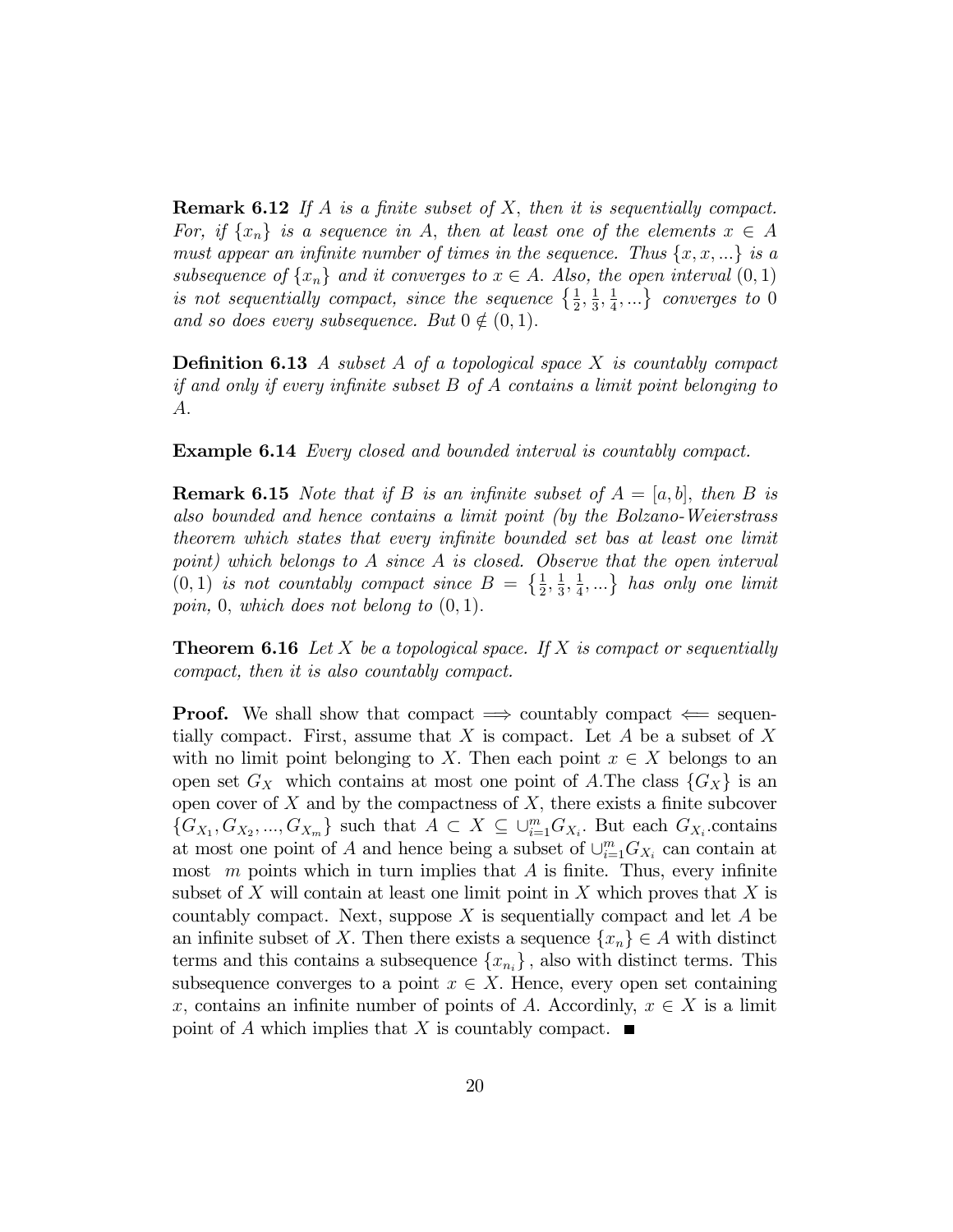Remark 6.17 The continuous image of a sequentially (countably) compact set is sequentially (countably) compact.

We end this section by looking briefly at local compactness.

**Definition 6.18** A topological space X is said to be locally compact (briefly  $\mathcal{L}\text{-compact}$  at a point  $x \in X$  if and only if x has a compact neighbourhood in  $X.$  If X is  $\mathcal{L}$ -compact at every point, then X is called a locally compact space.

**Example 6.19** Compact spaces are  $\mathcal{L}$ -compact. Suppose X is compact. X is a neighbourhood of each of its points implies  $X$  is  $\mathcal{L}$ -compact. Thus, we have the following result.

Theorem 6.20 A compact space is L-compact.

**Example 6.21** R with the usual topology is  $\mathcal{L}$ -compact, since for each  $x\mathbb{R}$ , we have  $(a, b) \subset [a, b]$ . Thus  $[a, b]$  is a neighbourhood of x which is compact by Heine-Borel theorem. This proves that  $\mathbb R$  is  $\mathcal L$ -compact. But recall that  $\mathbb R$ is not compact.

Remark 6.22 The above example clearly shows that a locally compact space may not be compact. Therefore, the class of compact spaces is a subclass of the class of  $\mathcal{L}$ -compact spaces. Hence the notion of local compactness generalizes the notion of compactness.

## 7 Connectedness

**Definition 7.1** (Connected Space) Let X be a topological space. Then X is said to be disconnected if and only if there exist nonempty disjoint open sets G and H such that  $X = G \cup H$  and  $G \cap H = \emptyset$ . X is said to be connected if and only if it cannot be expressed as the union of two disjoint, nonempty open (closed) sets:

**Example 7.2** 1.  $(0, 1) - \left\{\frac{1}{3}\right\}$  is disconnected

- 2.  $\{x\} \subseteq \mathbb{R}$  is connected
- 3. Every indiscrete space is connected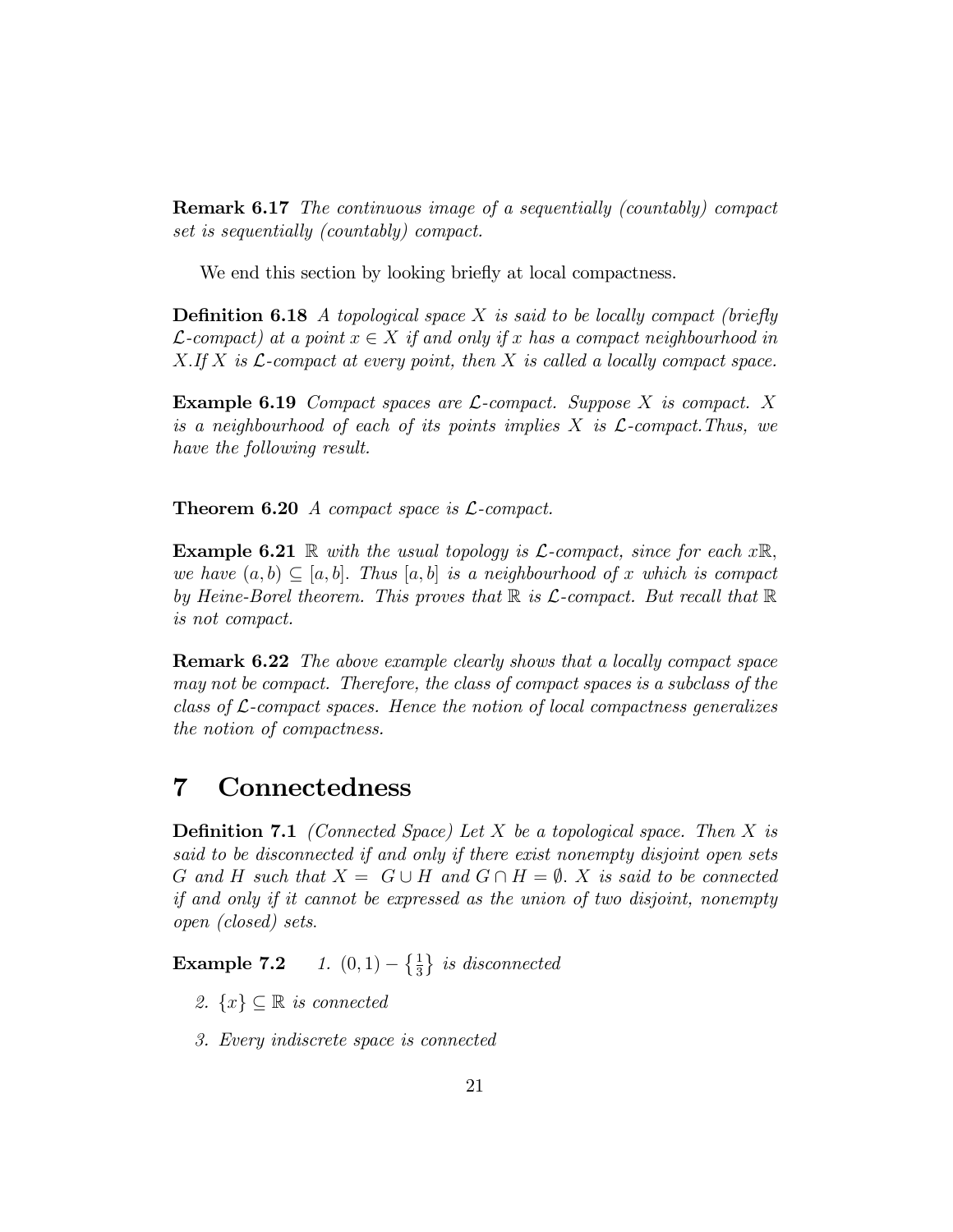- 4. Every discrete space with more than one point is disconnected
- 5. R with the upper limit topology is disconnected, since  $\{x : x > a\}$  and  ${x : x \le a}$  are both open sets which forms a disconnection of R.

**Example 7.3** Let  $X = \{0,1\}$  and  $\tau = \{\emptyset, \{0\}, X\}$ . Then X is connected. This space is called the Sierpinski space.

Example 7.4 Let  $X = \{a, b, c\}$  and  $\tau_1 = \{\emptyset, \{c\}, \{a, b\}, X\}$  and  $\tau_2 =$  $\{\emptyset, \{b\}, \{c\}, \{b, c\}, X\}$  Then  $(X, \tau_1)$  is disconnected while  $(X, \tau_2)$  is connected.

**Definition 7.5** A subset A of a topological space X is said to be disconnected if there exist open sets G, H of X such that  $A \cap G$  and  $A \cap H$  are disjoint nonempty sets whose union is A. We say that  $G \cup H$  is a disconnection of A.

**Definition 7.6** A subset A of a topological space X which is not connected is said to be disconnected.

The characterizations of connected spaces are given in the following result:

**Theorem 7.7** Let X be a topological space, then the followings are equivalent:

- 1. X is connected
- 2. The only open and closed subsets of X are  $\emptyset$ , X
- 3. There does not exist a continuous map  $f: X \to \{0,1\}$  from a space X onto the discrete space  $\{0, 1\}$ .

**Proof.** We this theorem by contrapositive method.

 $\sim$  (2)  $\Rightarrow$   $\sim$  (1). Suppose  $A \subseteq X$  that is both open and closed, and  $A \neq \emptyset$ ,  $A \neq X$ . Then  $X = A \cup (X - A)$  gives a disconnection of X.

 $\sim$  (3)  $\Longrightarrow$   $\sim$  (2). Suppose there is a continuous map  $f : X \to \{0, 1\}$  from a space X onto the discrete space  $\{0,1\}$ . Then  $f^{-1}\{0\}$  and  $f^{-1}\{1\}$  are open and  $X = f^{-1} \{0\} \cup f^{-1} \{1\}$ . Thus  $f^{-1} \{0\}$ ,  $f^{-1} \{1\}$  are the nonempty open and closed subsets of  $X$ .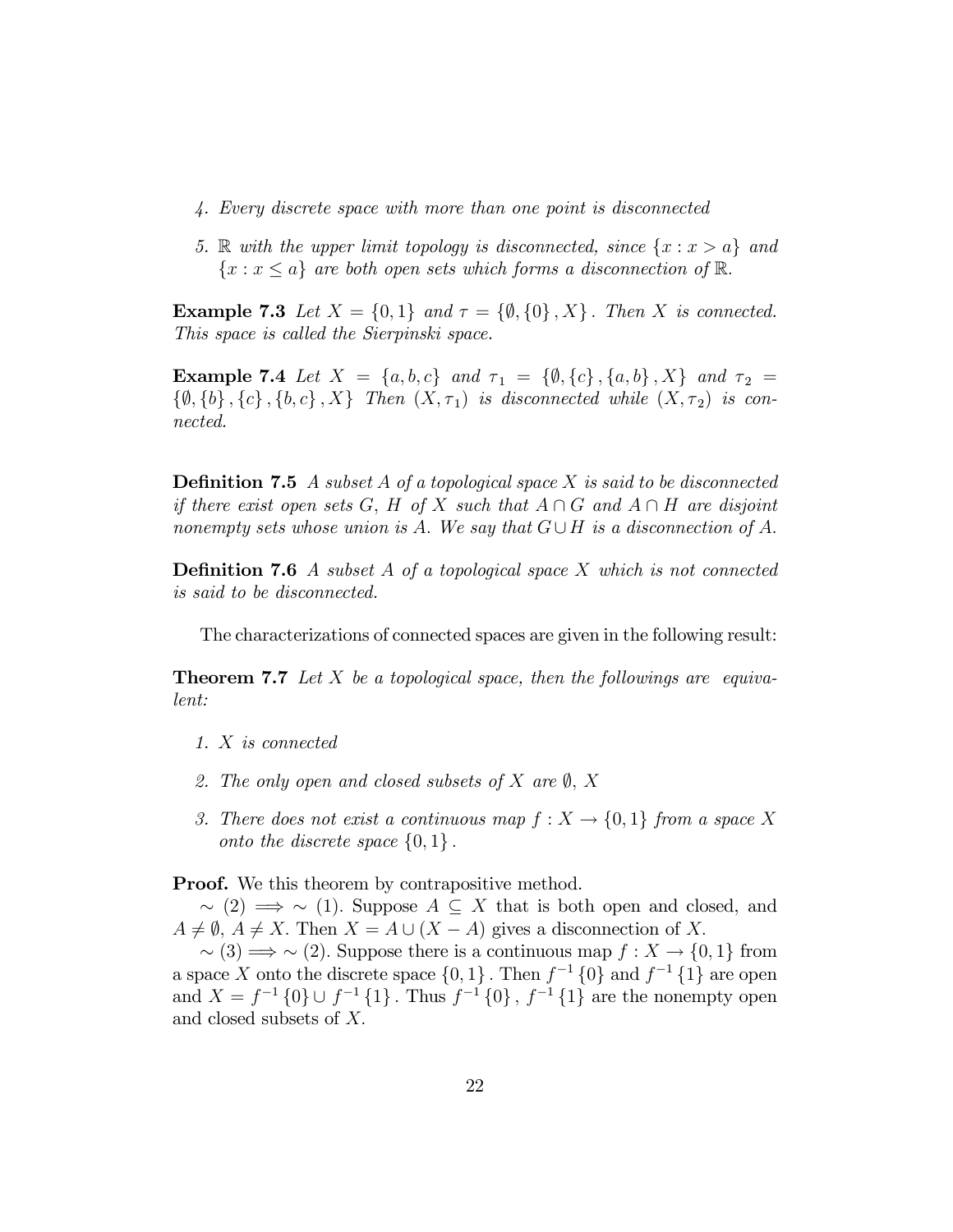$\sim$  (1)  $\Rightarrow$   $\sim$  (3). If  $X = A \cup B$ , A, B are nonempty disjoint open sets. Then define  $g: X \to \{0, 1\}$  as

$$
g(x) = \begin{cases} 1 & \text{if } x \in A \\ 0 & \text{if } x \notin A. \end{cases}
$$

Then g is continuous surjective map. This completes the proof.  $\blacksquare$ The above theorem can be stated in the following form:

**Theorem 7.8** Let X be a topological space, then the followings are equivalent:

- $1'$  X is disconnected
- 2<sup> $\bullet$ </sup> There exists a nonempty proper closed and open subset of X
- **3** There exists a continuous map  $f: X \to \{0,1\}$  from a space X onto the discrete space  $\{0,1\}$ .

Now we study the invariance properties of connected spaces.

**Theorem 7.9** Any continuous image of a connected space is connected.

**Proof.** Let  $f: X \to Y$  be a continuous mapping of a connected space X into an arbitrary topological space Y. We have to show that  $f(X)$  is a connected subspace of Y. Suppose  $f(X)$  is disconnected. Then, there exist open sets  $G, H$  of Y such that  $f(X) \subset G \cup H, G \cap H \subset (f(X))^c, f(X) \cap G \neq \emptyset$ ,  $f(X) \cap H \neq \emptyset$ . As f is continuous,  $f^{-1}{G}$  and  $f^{-1}{H}$  are open sets of X and  $f^{-1}{G} \cup f^{-1}{H} = X$  gives a disconnection of X, which contradicts the connectedness of X. Thus  $f(X)$  is connected as a subspace of Y.  $\blacksquare$ 

**Theorem 7.10** A topological space X is said to be disconnected if and only if there exists a continuous mapping  $f$  of  $X$  onto the discrete two-point space  $\{0,1\}$ .

**Proof.** Suppose X is disconnected. Then, there exist open sets  $G, H$  such that  $X = (X \cap G) \cup (X \cap H)$ . Define the map f by

$$
f(x) = \begin{cases} 1 & \text{if } x \in (X \cap H) \\ 0 & \text{if } x \notin (X \cap G). \end{cases}
$$